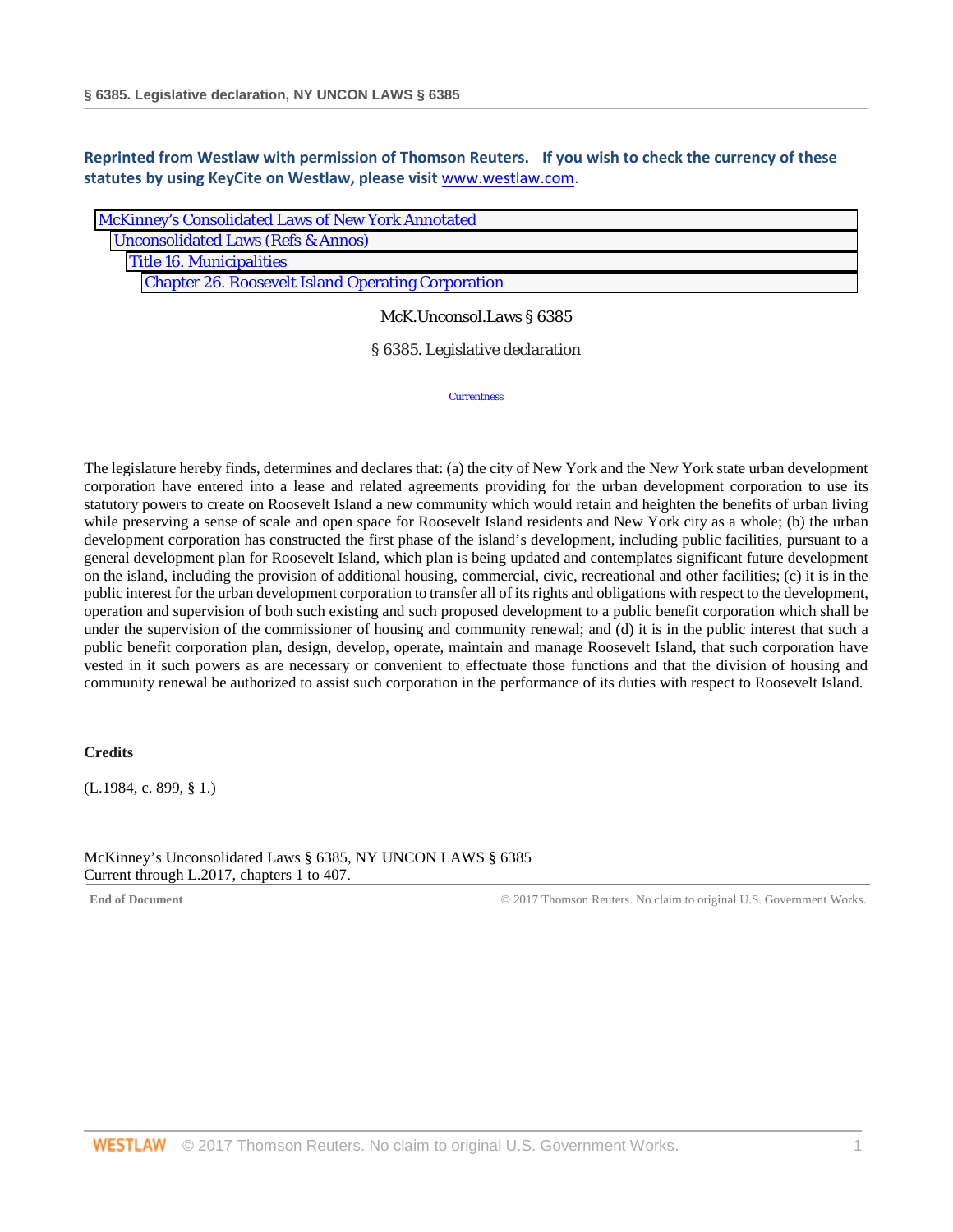| <b>McKinney's Consolidated Laws of New York Annotated</b> |  |
|-----------------------------------------------------------|--|
| <b>Unconsolidated Laws (Refs &amp; Annos)</b>             |  |
| <b>Title 16. Municipalities</b>                           |  |
| <b>Chapter 26. Roosevelt Island Operating Corporation</b> |  |

### § 6386. Definitions

**Currentness** 

As used in this act, $\frac{1}{1}$  the following terms shall have the following meanings:

1. "City" shall mean the city of New York.

2. "Commissioner" shall mean the commissioner of housing and community renewal.

3. "Corporation" shall mean the Roosevelt Island operating corporation created by [section three](http://www.westlaw.com/Link/Document/FullText?findType=L&pubNum=1000161&cite=NYULS3&originatingDoc=N2772E0F088C311D8A8ACD145B11214D7&refType=LQ&originationContext=document&vr=3.0&rs=cblt1.0&transitionType=DocumentItem&contextData=(sc.Search)) of this act.2

4. "Development subleases" shall mean (a) the sublease dated August first, nineteen hundred eighty between the urban development corporation and the city, (b) the ground lease, dated October thirtieth, nineteen hundred seventy-two, between the urban development corporation and North Town Phase II Houses, Inc., (c) the ground lease, dated April twenty-fifth, nineteen hundred seventy-three, between the urban development corporation and North Town Phase III Houses, Inc., and (d) the restated ground lease, dated November thirtieth, nineteen hundred seventy-seven, between the urban development corporation and Rivercross Tenants' Corporation.

5. "Division" shall mean the New York state division of housing and community renewal.

6. "Lease" shall mean the lease, dated December twenty-third, nineteen hundred sixty-nine, as heretofore or hereafter amended, among the city of New York, the New York state urban development corporation and the Roosevelt Island development corporation, pursuant to which the city leased substantially all of Roosevelt Island to the New York state urban development corporation for development substantially in accordance with the development plan referred to therein.

7. "Roosevelt Island" shall mean the island located in the East River, city and county of New York, extending from approximately fiftieth street to eighty-sixth street in Manhattan.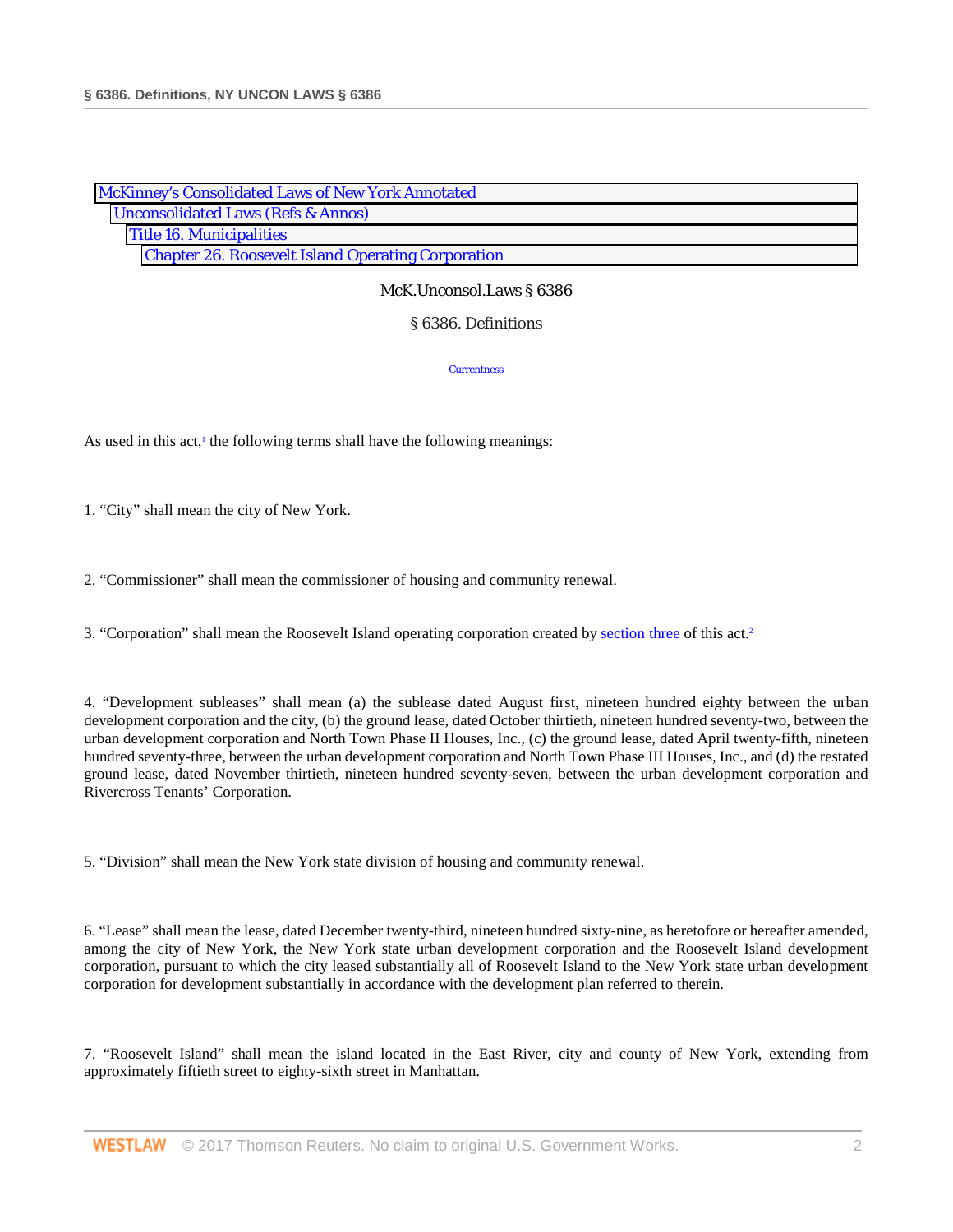8. "Safe affordable housing for everyone, inc." shall mean the New York corporation organized under article six-A of the private housing finance law and under the supervision and control of the commissioner.

9. "Tramway franchise" shall mean the franchise for the Roosevelt Island tramway granted by the city to the urban development corporation on February nineteenth, nineteen hundred seventy-four.

10. "Urban development corporation" shall mean the New York state urban development corporation.

### **Credits**

(L.1984, c. 899, § 2.)

### Footnotes

This chapter.

2

1

[McK. Unconsol. Laws § 6387.](http://www.westlaw.com/Link/Document/FullText?findType=L&pubNum=1000161&cite=NYULS6387&originatingDoc=N2772E0F088C311D8A8ACD145B11214D7&refType=LQ&originationContext=document&vr=3.0&rs=cblt1.0&transitionType=DocumentItem&contextData=(sc.Search))

McKinney's Unconsolidated Laws § 6386, NY UNCON LAWS § 6386 Current through L.2017, chapters 1 to 407.

End of Document **End of Document** Works. Covernment Works.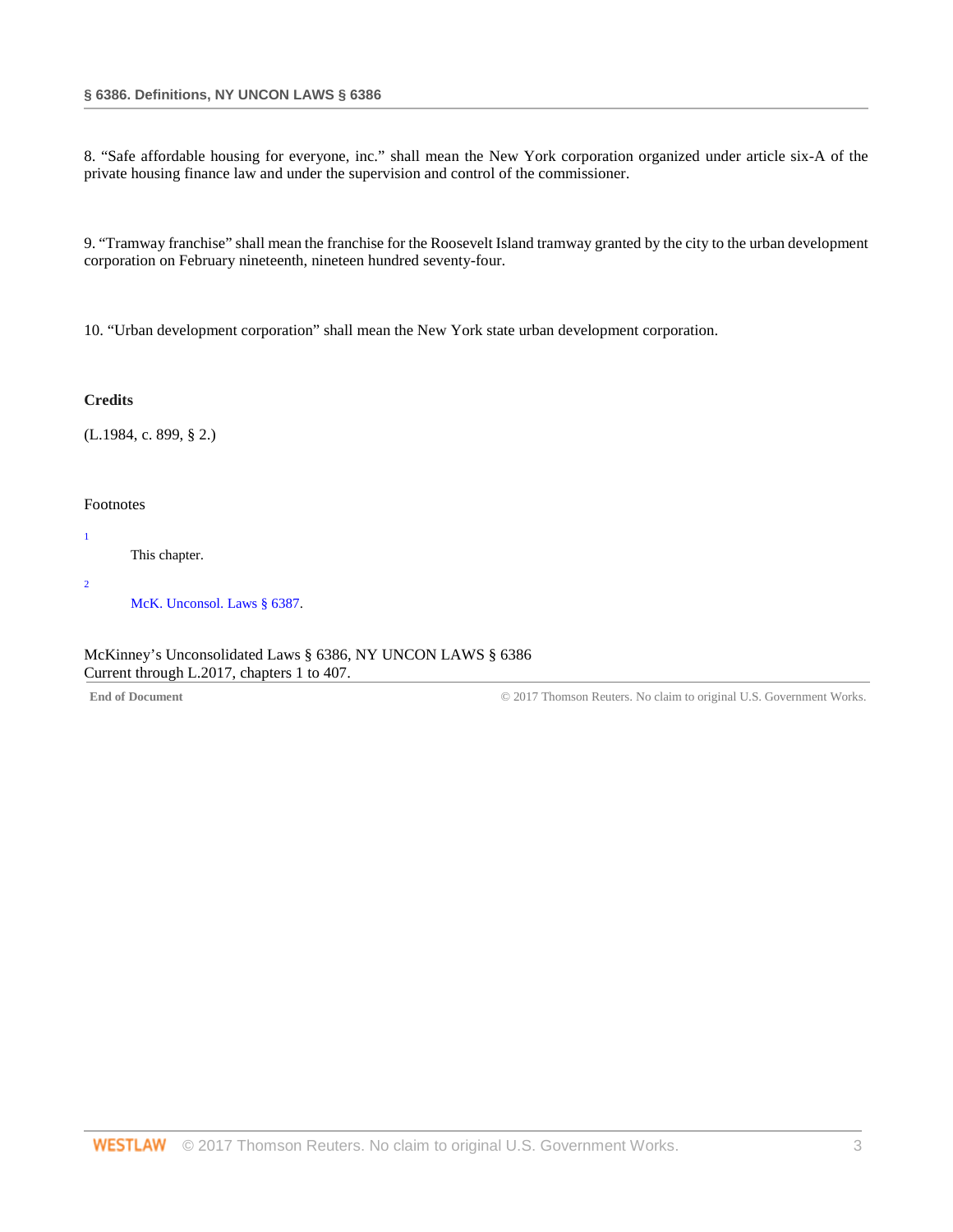| McKinney's Consolidated Laws of New York Annotated        |
|-----------------------------------------------------------|
| <b>Unconsolidated Laws (Refs &amp; Annos)</b>             |
| <b>Title 16. Municipalities</b>                           |
| <b>Chapter 26. Roosevelt Island Operating Corporation</b> |

§ 6387. Establishment of corporation; organization of board

Effective: January 13, 2006

**Currentness** 

1. To effectuate the purposes and provisions of this act,<sup>1</sup> there is hereby created the "Roosevelt Island operating corporation", which shall be a body corporate and politic constituting a public benefit corporation and a political subdivision of the state of New York.

2. The board of directors of the corporation shall be composed of nine members. One member shall be the commissioner, who shall serve as the chair; one member shall be the director of the budget; and seven public members shall be appointed by the governor with the advice and consent of the senate. Of the seven public members, two members, one of whom shall be a resident of Roosevelt Island, shall be appointed upon the recommendation of the mayor of the city; and four additional members shall be residents of Roosevelt Island. Each member shall serve for a term of four years and until his or her successor shall have been appointed and shall have qualified, except that (a) two of the initial public members appointed by the governor, one of whom is a resident of Roosevelt Island, and the Roosevelt Island resident member appointed upon the recommendation of the mayor of the city shall serve for terms of two years each, and (b) the commissioner and the director of the budget shall serve so long as they continue to hold their respective offices. Any action taken by the directors of the corporation shall be taken by majority vote of the directors then in office. The elected public officials who represent Roosevelt Island shall be representatives to the board of directors of the corporation entitled to receive notice of and attend all meetings of such board but shall not be entitled to vote. Failure to give such notice shall not effect the validity of any action taken at a meeting of such board.

3. The governor may fill any vacancy which occurs on the board of directors of the corporation in a manner consistent with the original appointment. Any member of the corporation may be removed by the governor for cause, but not without an opportunity to be heard, in person or by counsel, in his defense, upon not less than ten days' written notice.

4. The commissioner and the director of the budget may each designate an officer or employee of his respective division to represent such member at meetings of the corporation. Such designation shall be by written notice filed with the chairman or the secretary of the corporation by the member making the designation, and may be revoked at any time by similar notice. Any representative so designated shall have the power to attend and to vote at any meeting of the corporation from which the member making the designation is absent with the same force and effect as if the member making the designation were present and voting. No such designation shall limit the right of the member making the designation to attend and vote in person at any meeting of the corporation.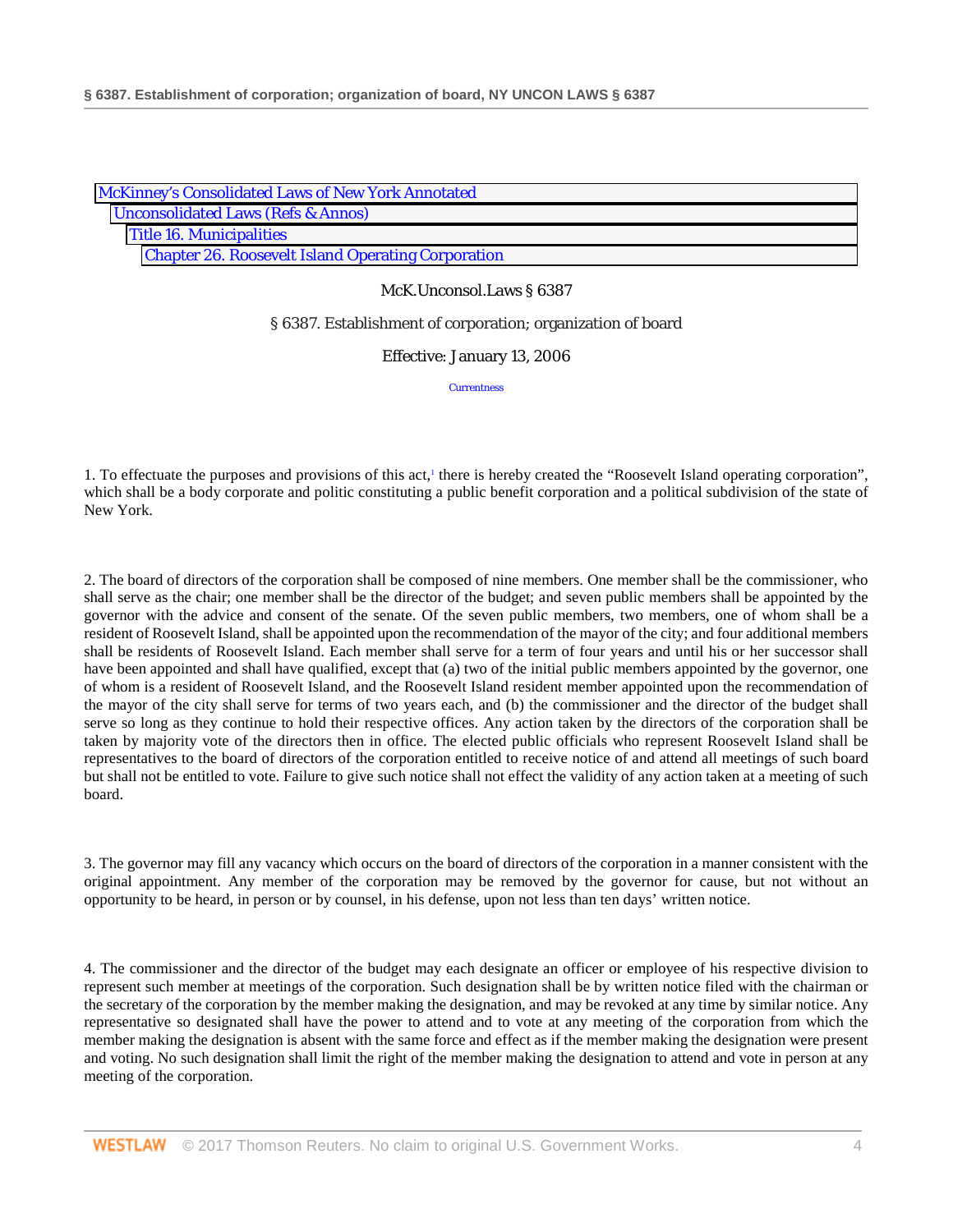5. A member of the corporation who is not an officer or employee of the state or the city shall not receive a salary or other compensation, but shall be entitled to reimbursement for actual and necessary expenses incurred in the performance of official duties as a member. A member of the corporation who is not an officer or employee of the state or the city may engage in private employment, or in a profession or business, unless otherwise prohibited by law from doing so. Notwithstanding any other provision of law, general, special, or local, no officer or employee of the state or any civil division thereof shall be deemed to have forfeited, or shall forfeit such office of employment because of acceptance of membership in the corporation, or by virtue of being an officer, employee or agent thereof.

## **Credits**

(L.1984, c. 899, § 3. Amended [L.1992, c. 55, § 232;](http://www.westlaw.com/Link/Document/FullText?findType=l&pubNum=1077005&cite=UUID(I1DC9000742-404A79BC116-55FA9105D11)&originatingDoc=NDA953550890E11DA9848ABA9423F8889&refType=SL&originationContext=document&vr=3.0&rs=cblt1.0&transitionType=DocumentItem&contextData=(sc.Search)) [L.2002, c. 493, § 2, eff. Sept. 6, 2002;](http://www.westlaw.com/Link/Document/FullText?findType=l&pubNum=1077005&cite=UUID(I380BFFE163-834FE2AE245-57E3666CE14)&originatingDoc=NDA953550890E11DA9848ABA9423F8889&refType=SL&originationContext=document&vr=3.0&rs=cblt1.0&transitionType=DocumentItem&contextData=(sc.Search)) [L.2005, c. 766, § 26, eff. Jan. 13,](http://www.westlaw.com/Link/Document/FullText?findType=l&pubNum=1077005&cite=UUID(IF30C1BA089-D411DABB4CE-4AECC5ACE51)&originatingDoc=NDA953550890E11DA9848ABA9423F8889&refType=SL&originationContext=document&vr=3.0&rs=cblt1.0&transitionType=DocumentItem&contextData=(sc.Search))  [2006.](http://www.westlaw.com/Link/Document/FullText?findType=l&pubNum=1077005&cite=UUID(IF30C1BA089-D411DABB4CE-4AECC5ACE51)&originatingDoc=NDA953550890E11DA9848ABA9423F8889&refType=SL&originationContext=document&vr=3.0&rs=cblt1.0&transitionType=DocumentItem&contextData=(sc.Search)))

#### Footnotes

1

This chapter.

McKinney's Unconsolidated Laws § 6387, NY UNCON LAWS § 6387 Current through L.2017, chapters 1 to 407.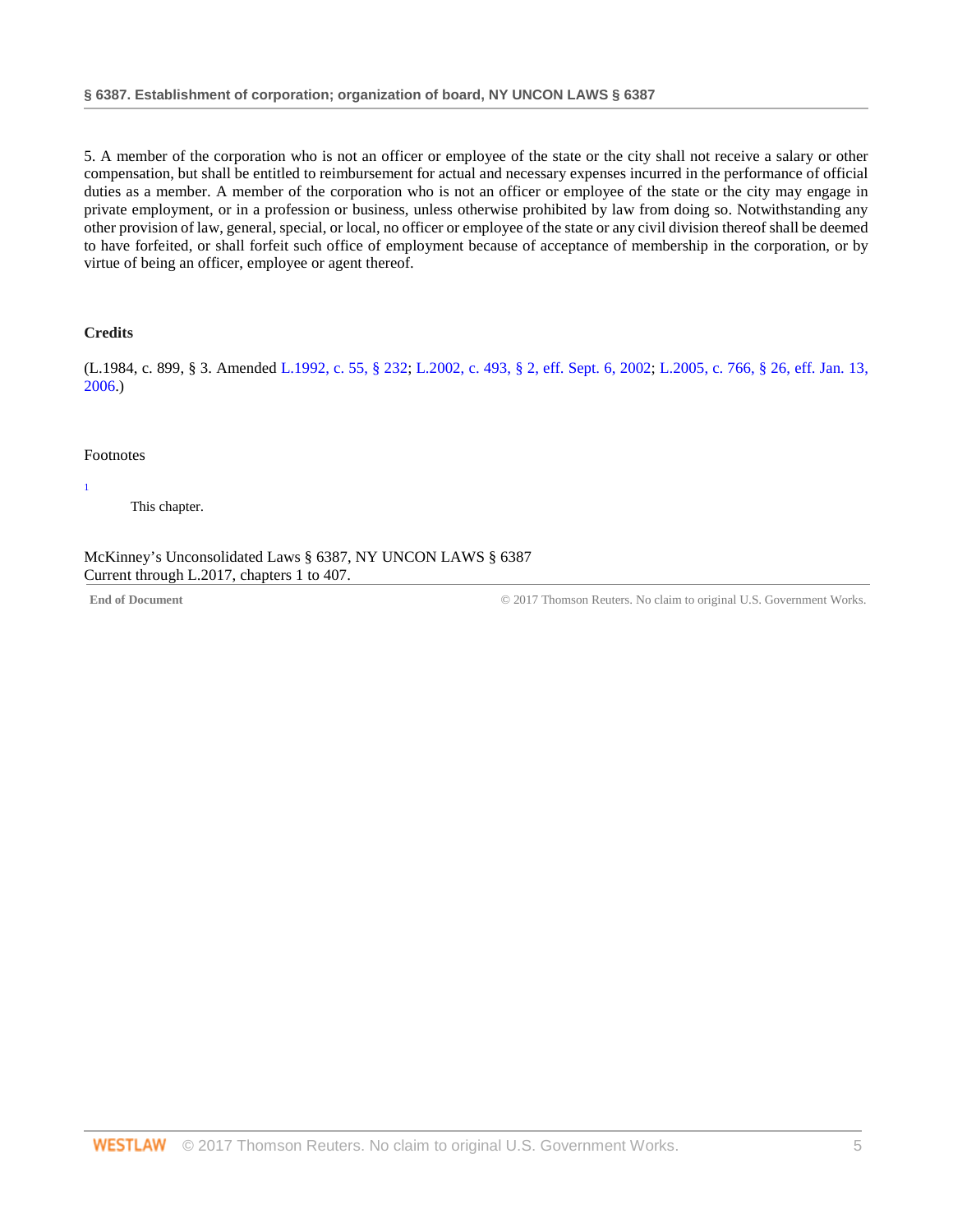| McKinney's Consolidated Laws of New York Annotated        |  |
|-----------------------------------------------------------|--|
| <b>Unconsolidated Laws (Refs &amp; Annos)</b>             |  |
| <b>Title 16. Municipalities</b>                           |  |
| <b>Chapter 26. Roosevelt Island Operating Corporation</b> |  |

§ 6388. Powers of corporation

**Currentness** 

The corporation's powers shall be limited to carrying out the development, management and operation of Roosevelt Island. In carrying out such development, management and operation, the corporation shall have the power to:

1. Sue and be sued;

2. Have a seal and alter the same at pleasure;

3. Make and alter by-laws for its organization and internal management and make rules and regulations governing the use of its property and facilities;

4. Make and execute contracts and all other instruments necessary or convenient for the exercise of its powers and functions under this act<sup>1</sup>;

5. Acquire in the name of the corporation by purchase, grant or gift, or by the exercise of the power of eminent domain pursuant to the eminent domain procedure law, or otherwise, real or personal property, or any interest therein deemed necessary or desirable for the development, management or operation of Roosevelt Island, including, without limitation, leasehold interest, air and subsurface rights, easements and lands under water at the site of Roosevelt Island or in the general vicinity thereof, and to subject such property or interest therein to a purchase money or other lien or security interest in connection with the acquisition and development thereof, provided that the corporation shall have no authority or power to issue any notes, bonds or other debt obligations, whether for the purpose of financing the development of Roosevelt Island or otherwise;

6. Hold and dispose of real or personal property for its corporate purposes;

7. Appoint officers, agents and employees, prescribe their duties and fix their compensation in accordance with a staffing and compensation plan submitted to and approved by the director of the budget;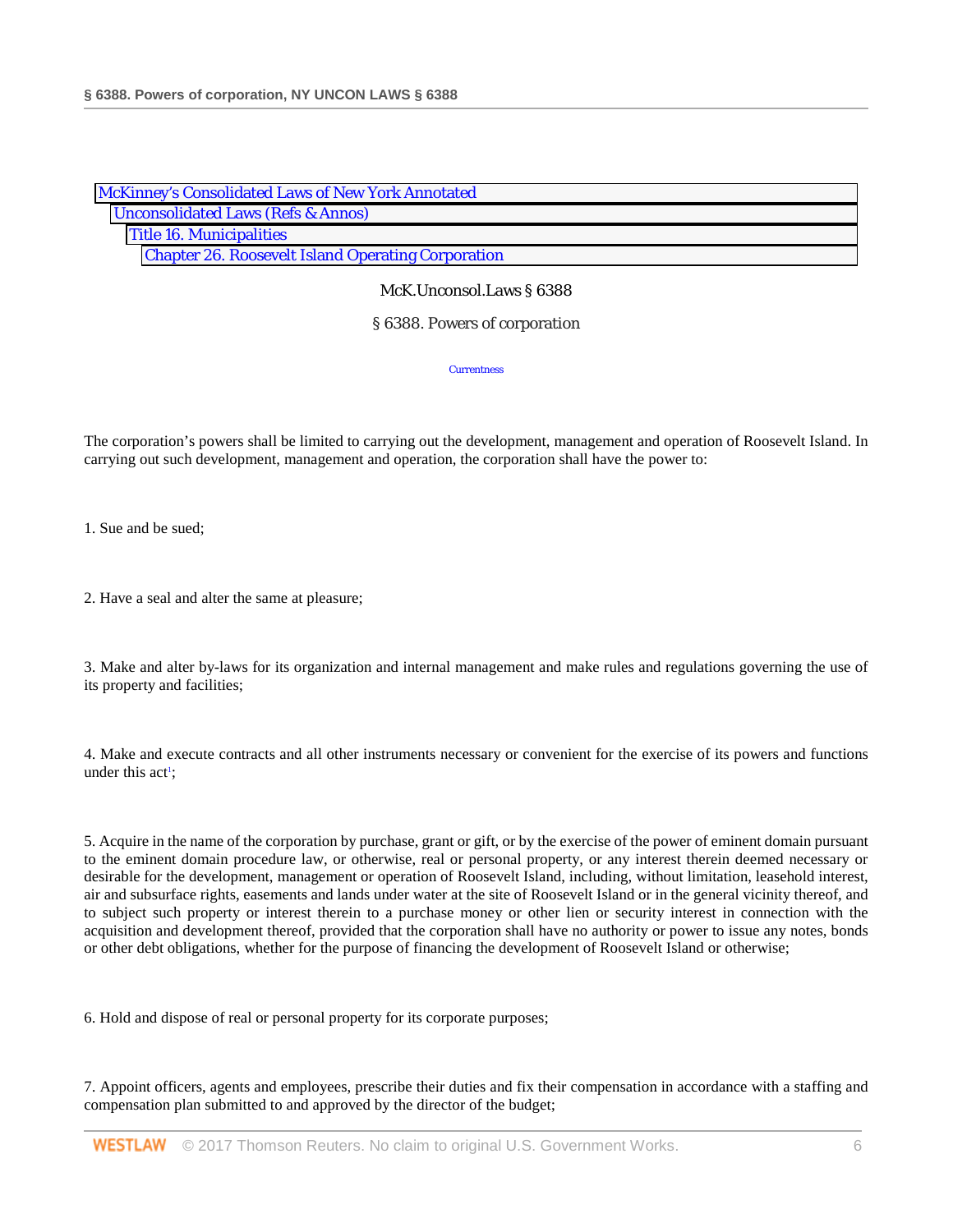8. Engage the services of private consultants on a contract basis for rendering professional and technical assistance advice;

9. Procure insurance against any loss in connection with its activities, properties and other assets, in such amount and from such insurers as it deems desirable;

10. Charge and collect fees, rents and other charges for the occupancy or other use of real or personal property or facilities owned, operated, managed or regulated by the corporation;

11. Accept any gifts or grants of money or property, or financial or other aid in any form, from the federal government, the state, or the city (or any instrumentality of any such government) or from any other source and, subject to the provisions of this act and other applicable law, to comply with any conditions of such assistance and execute any contracts or other instruments in connection therewith;

12. Invest any funds of the corporation, or any other monies under its custody and control not required for immediate use or disbursement, at the discretion of the corporation, in obligations of the state or the United States government or obligations the principal and interest of which are guaranteed by the state or the United States government, or in any other obligations in which the comptroller of the state is authorized to invest pursuant to [section ninety-eight of the state finance law;](http://www.westlaw.com/Link/Document/FullText?findType=L&pubNum=1000138&cite=NYSFS98&originatingDoc=N2C613D0088C311D8A8ACD145B11214D7&refType=LQ&originationContext=document&vr=3.0&rs=cblt1.0&transitionType=DocumentItem&contextData=(sc.Search))

13. Enter into such agreements with the state, the urban development corporation and the city as the parties thereto deem appropriate to effectuate the provisions of this act;

14. Assume and perform the obligations and responsibilities of the urban development corporation under the lease, the tramway franchise, and all other contracts, leases, and agreements heretofore entered into by the urban development corporation relating to the development, management and operation of Roosevelt Island (except that the corporation shall not assume any of the rights, duties and responsibilities of the urban development corporation in relation to any bonds or notes issued, or mortgages or security agreements held, by the urban development corporation or any of its subsidiaries) and exercise all of the rights of the urban development corporation with respect thereto; and

15. Do and perform all other acts necessary or convenient to carry out the foregoing in connection with the development, management or operation of Roosevelt Island.

**Credits**

(L.1984, c. 899, § 4.)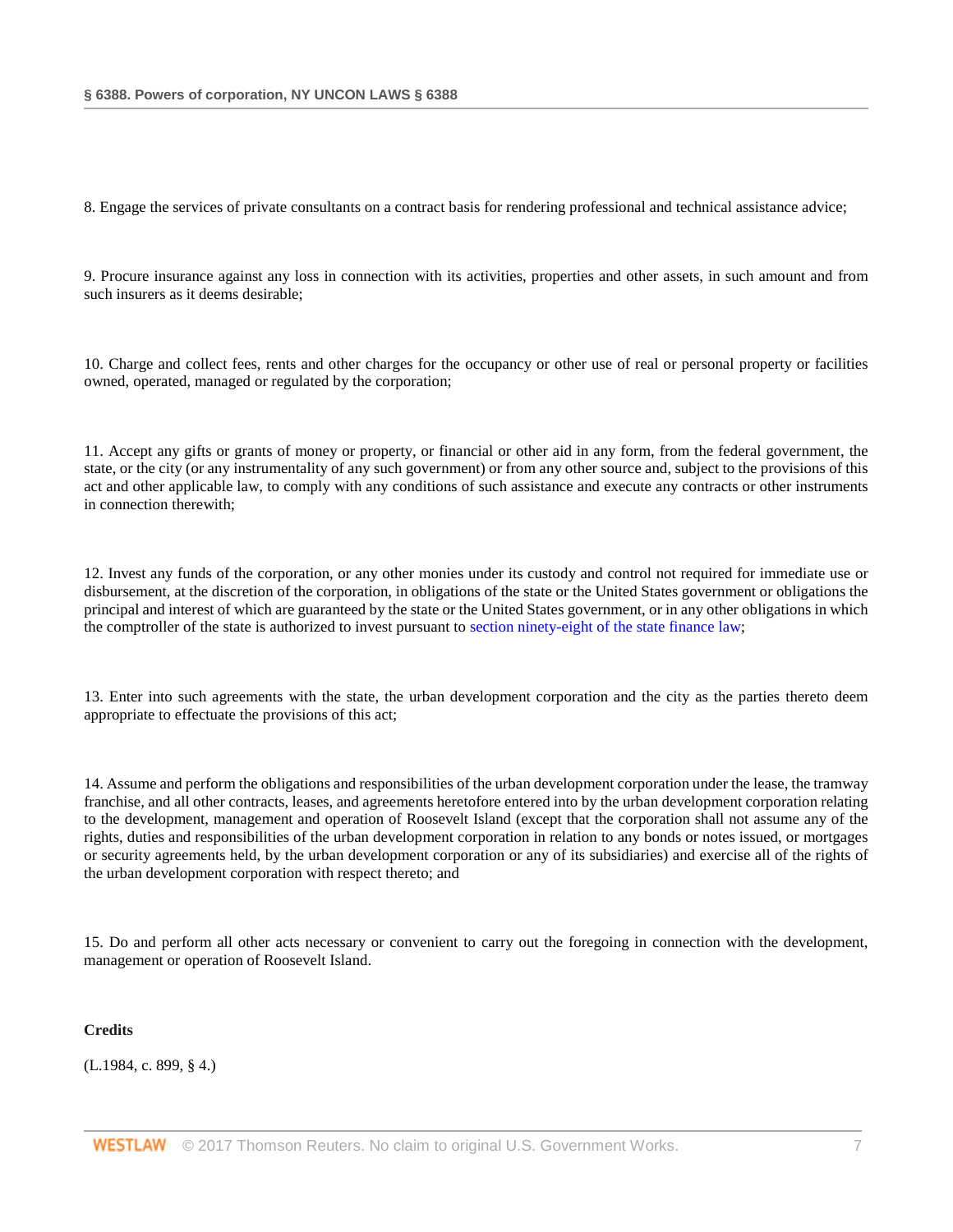# Footnotes

1

This chapter.

McKinney's Unconsolidated Laws § 6388, NY UNCON LAWS § 6388 Current through L.2017, chapters 1 to 407.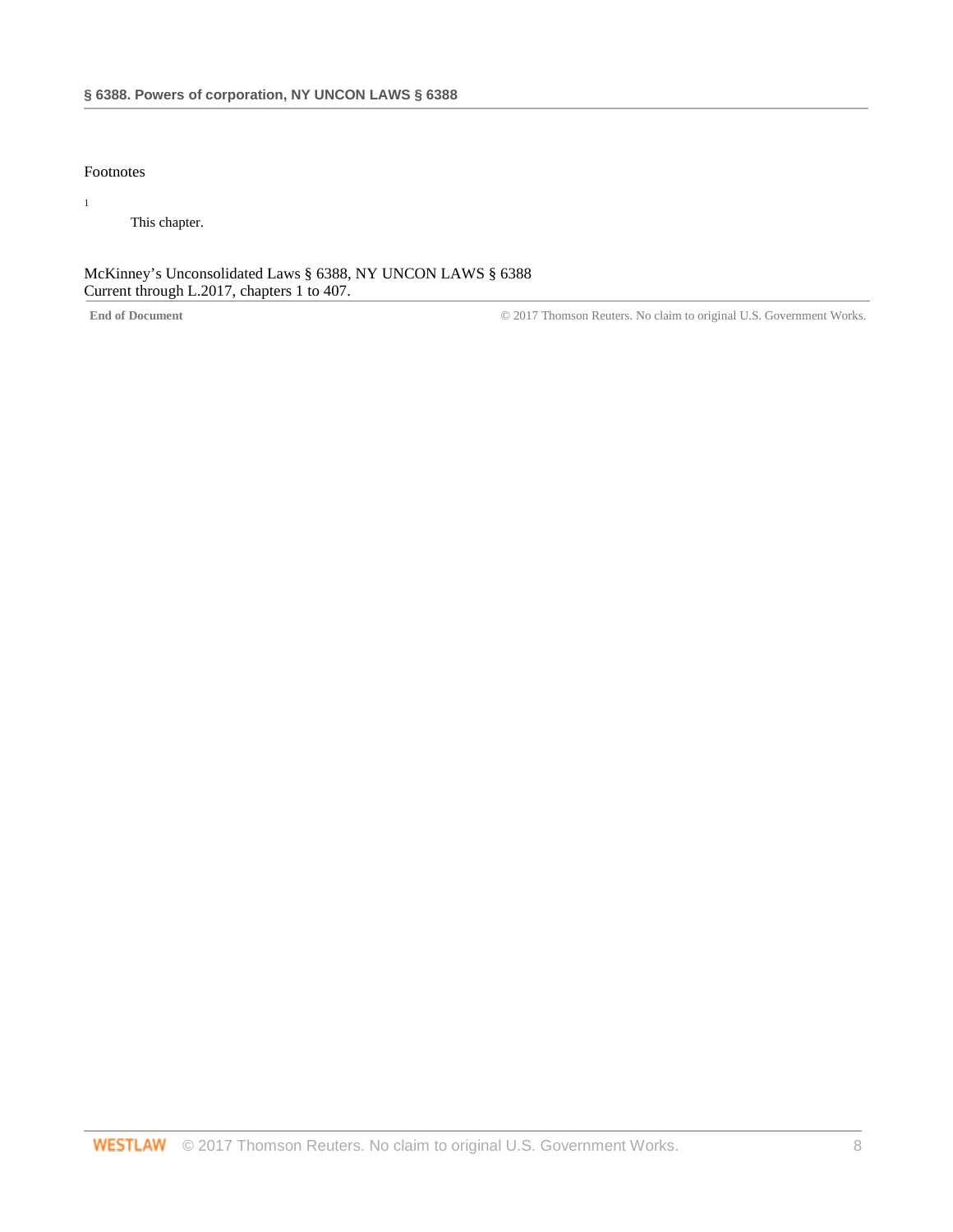| McKinney's Consolidated Laws of New York Annotated        |  |
|-----------------------------------------------------------|--|
| <b>Unconsolidated Laws (Refs &amp; Annos)</b>             |  |
| <b>Title 16. Municipalities</b>                           |  |
| <b>Chapter 26. Roosevelt Island Operating Corporation</b> |  |

McK.Unconsol.Laws § 6388-a

§ 6388-a. Not-for-profit grant distribution

Effective: December 3, 2015

**Currentness** 

1. The corporation is authorized to provide financial assistance in the form of grants to not-for-profit corporations that provide direct services or benefits to the residents of Roosevelt Island, the totality of such grants not to exceed 3% per annum of the operating budget of the corporation, and upon the approval of a majority of the entire board of the corporation.

2. Annually, within ninety days after the end of the fiscal year of the corporation, the corporation shall post a report on its website that shall list and identify each grant recipient in such fiscal year, the amount provided to each recipient, and a general description of the public benefit of each grant.

# **Credits**

(L.1984, c. 899, § 4-a, added [L.2015, c. 517, § 1, eff. Dec. 3, 2015.](http://www.westlaw.com/Link/Document/FullText?findType=l&pubNum=1077005&cite=UUID(IB43FBBD09E-3111E58081B-A3777C71271)&originatingDoc=N44535C309ED311E5AD02EFCB7F3D4F08&refType=SL&originationContext=document&vr=3.0&rs=cblt1.0&transitionType=DocumentItem&contextData=(sc.Search)) Amended [L.2016, c. 30, § 1, eff. Dec. 3, 2015.](http://www.westlaw.com/Link/Document/FullText?findType=l&pubNum=1077005&cite=UUID(I6F9E908000-5D11E6A3228-0D4D552669E)&originatingDoc=N44535C309ED311E5AD02EFCB7F3D4F08&refType=SL&originationContext=document&vr=3.0&rs=cblt1.0&transitionType=DocumentItem&contextData=(sc.Search)))

McKinney's Unconsolidated Laws § 6388-a, NY UNCON LAWS § 6388-a Current through L.2017, chapters 1 to 407.

End of Document **End of Document** Works. Covernment Works.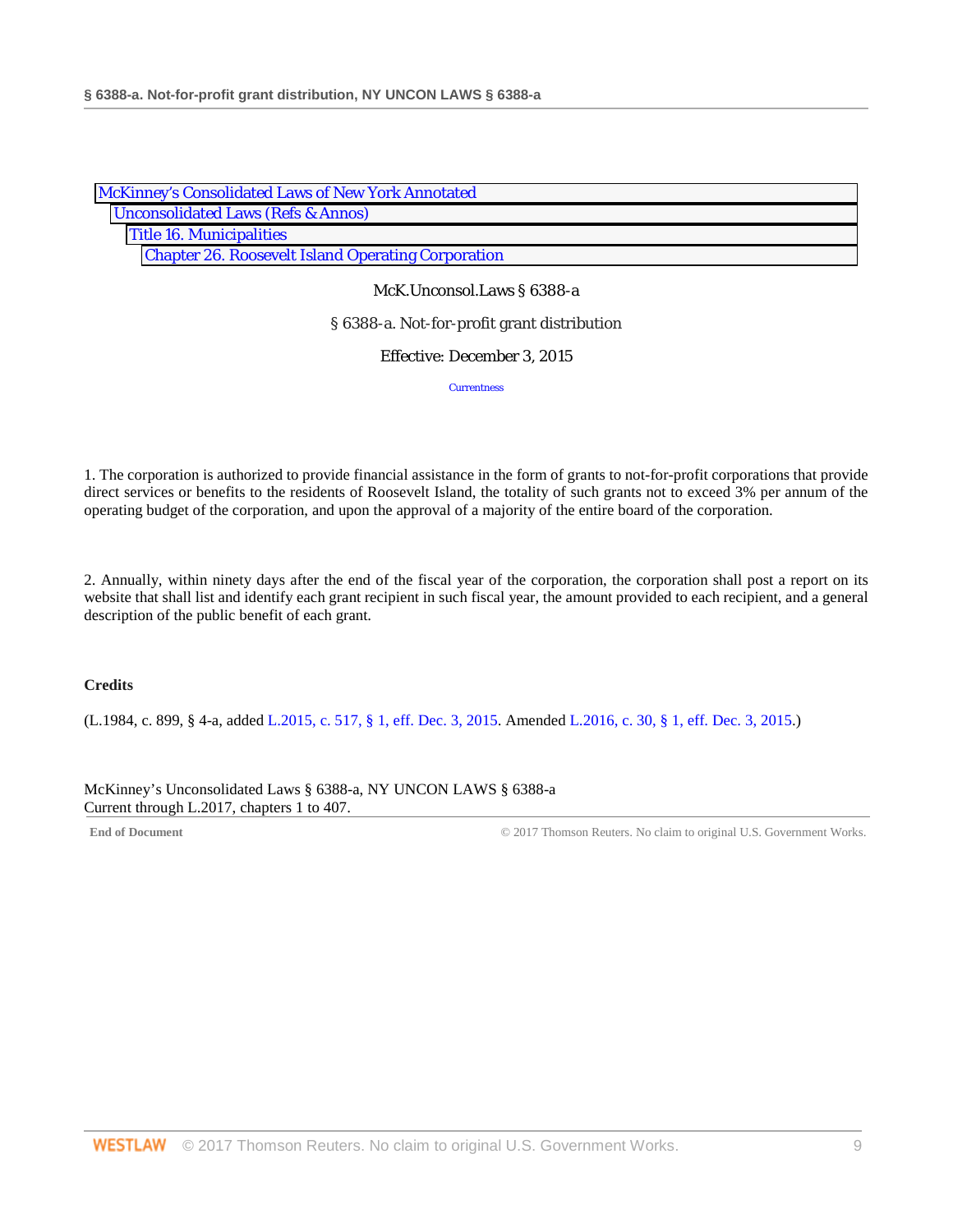| McKinney's Consolidated Laws of New York Annotated        |
|-----------------------------------------------------------|
| <b>Unconsolidated Laws (Refs &amp; Annos)</b>             |
| <b>Title 16. Municipalities</b>                           |
| <b>Chapter 26. Roosevelt Island Operating Corporation</b> |

§ 6389. Rules and regulations; approval of development plan amendments; applicability of local laws

**Currentness** 

1. The corporation shall promulgate such rules and regulations as it shall deem appropriate to provide an opportunity for residents of Roosevelt Island to comment upon any major amendment of the development plan for Roosevelt Island referred to in the lease at a public hearing held prior to its adoption by the corporation.

2. Any amendment of the development plan for Roosevelt Island referred to in the lease shall be subject to the review and approval of the director of the budget, and the corporation shall not enter into any agreement for the design or construction of any improvement provided for in any such amendment prior to such approval.

3. The requirements of all local laws, ordinances, codes, charters or regulations shall be applicable to the construction, alteration or improvement of any building or structure on Roosevelt Island, provided that the corporation may, in lieu of such compliance, determine that the requirements of the New York state uniform fire prevention and building code, formulated by the state fire prevention and building code council pursuant to article eighteen of the executive law, shall be applicable to such work. In the event of such compliance with the New York state uniform fire prevention and building code, the city shall have no power to modify any drawings, plans or specifications for such work or for the plumbing, heating, lighting or other mechanical branches thereof, or to require that any person, firm or corporation employed on any such work perform the same except as provided by such plans and specifications or obtain any additional authority, approval, permit or certificate from the city in connection therewith.

# **Credits**

(L.1984, c. 899, § 5.)

McKinney's Unconsolidated Laws § 6389, NY UNCON LAWS § 6389 Current through L.2017, chapters 1 to 407.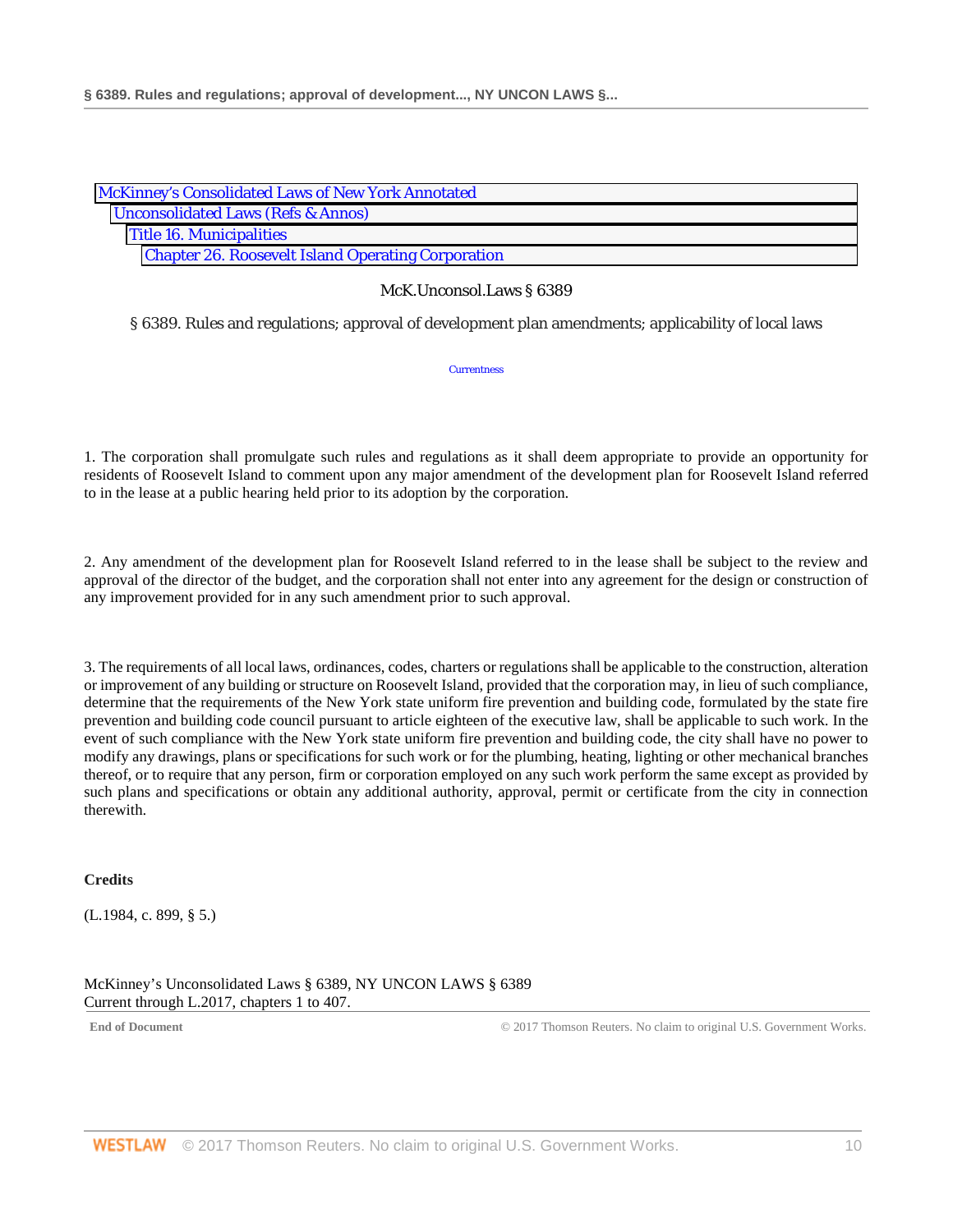| <b>McKinney's Consolidated Laws of New York Annotated</b> |
|-----------------------------------------------------------|
| <b>Unconsolidated Laws (Refs &amp; Annos)</b>             |
| <b>Title 16. Municipalities</b>                           |
| <b>Chapter 26. Roosevelt Island Operating Corporation</b> |

§ 6390. Powers and duties of Urban Development Corporation; lease and tramway franchise

**Currentness** 

1. The corporation shall perform all obligations of the urban development corporation or any of its subsidiaries with respect to the development, management and operation of Roosevelt Island, including, without limitation, all such obligations arising under the lease and the tramway franchise.

2. The urban development corporation, the division and the corporation shall each use their best efforts to obtain any required consents to the assignment of the lease and the tramway franchise from the urban development corporation to the corporation and to any other assumption by the corporation of the obligations of the urban development corporation or any of its subsidiaries under any other contracts, leases, agreements or instruments entered into by the urban development corporation, or any such subsidiary, relating to the development, management or operation of Roosevelt Island (other than any bonds or notes issued, or mortgages or security agreements held, by the urban development corporation or any of its subsidiaries) and, upon obtaining such consents, the corporation and the urban development corporation shall enter into such agreements and take such actions as shall be necessary to effectuate such assignments and assumptions, provided that in order to permit the urban development corporation to recover the investment which it has heretofore made in the development of Roosevelt Island, such agreements shall provide appropriate assurances satisfactory to the urban development corporation (a) for the prompt payment directly to the urban development corporation of (i) all sums from time to time due from lessees under the development subleases and (ii) all sums received by the corporation from the city in connection with the termination of the lease, and (b) for the amending or supplementing of the development subleases to the extent, if any, necessary to protect the rights of the holders of any mortgages on the leasehold interests created thereunder. Nothing in this act<sup>1</sup> shall (a) constitute or authorize an assignment by the urban development corporation (or any subsidiary thereof) of any mortgage or security interest held by the urban development corporation (or any such subsidiary) on any real or personal property or interest therein on Roosevelt Island or any rights or obligations of the urban development corporation (or any such subsidiary) arising under any such mortgage or security agreement, (b) relieve the urban development corporation of any of its obligations under any bonds heretofore issued by the urban development corporation, or (c) otherwise affect the interests of the holders of any such bonds.

3. All revenues (other than state appropriations) derived from the contracts, leases, agreements or instruments assigned to or assumed by the corporation pursuant to subdivision two of this section shall be applied first to the payment of those obligations assigned to or assumed by the corporation.

4. The urban development corporation and the corporation are hereby authorized to enter into such agreements with the city as the corporation shall determine to be appropriate to amend, reform or supplement the lease (including the development plan referred to therein) and the tramway franchise in order to carry out the purposes of this act. The provisions of any general, special or local law notwithstanding, the city is hereby authorized, upon the approval of the board of estimate of the city, to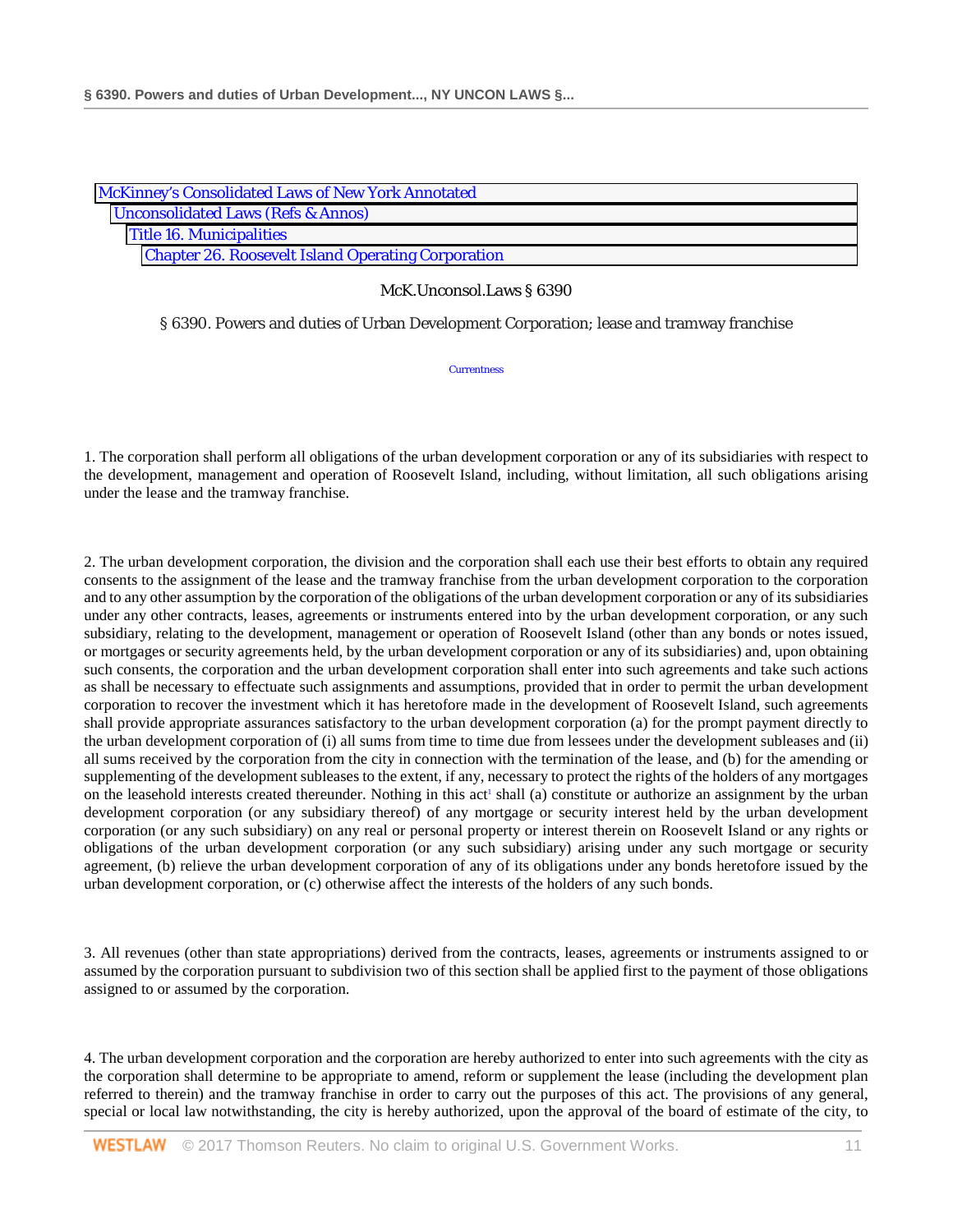enter into any such agreements with the corporation and the urban development corporation.

# **Credits**

(L.1984, c. 899, § 6.)

# Footnotes

1

This chapter.

# McKinney's Unconsolidated Laws § 6390, NY UNCON LAWS § 6390 Current through L.2017, chapters 1 to 407.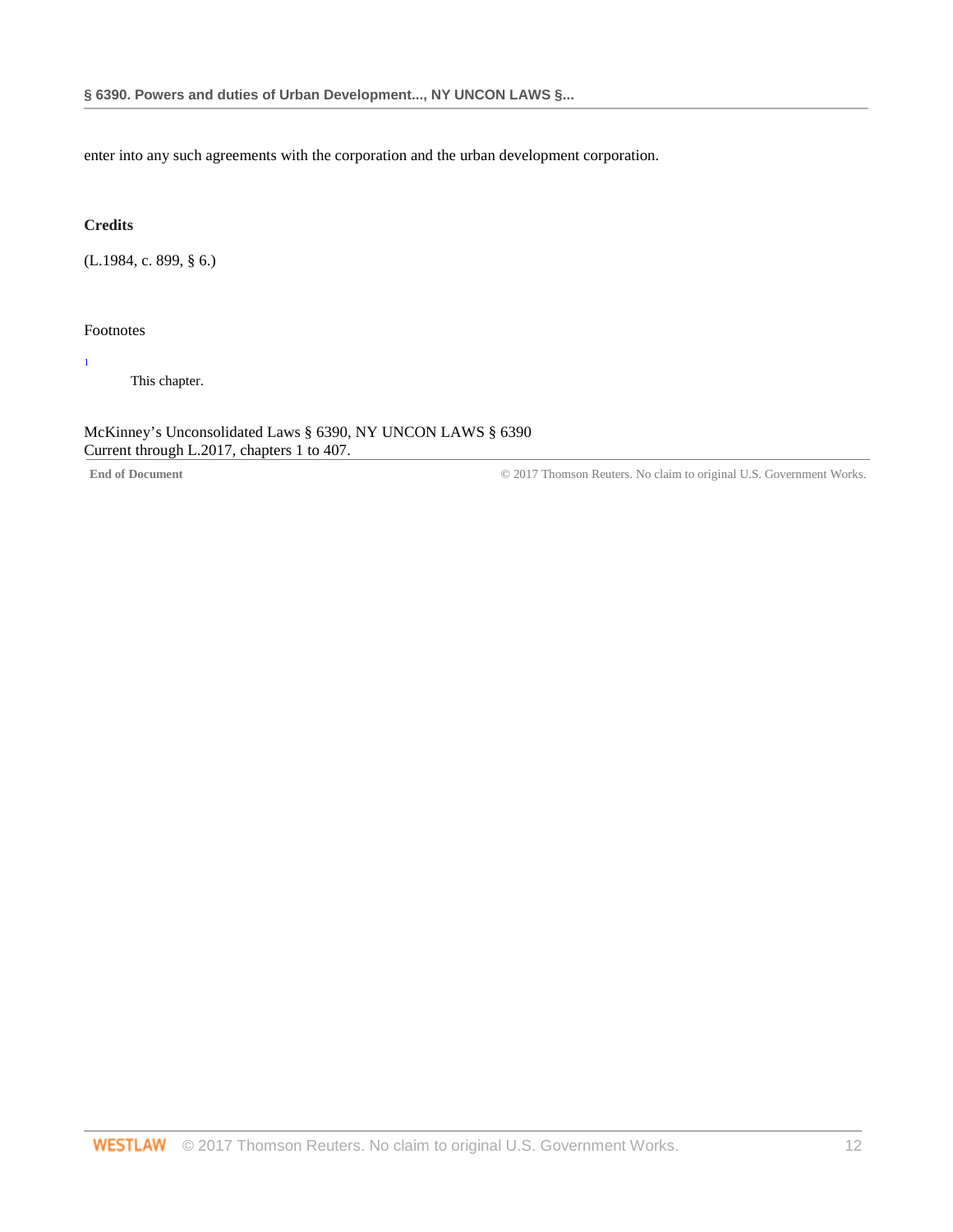| <b>McKinney's Consolidated Laws of New York Annotated</b> |  |
|-----------------------------------------------------------|--|
| <b>Unconsolidated Laws (Refs &amp; Annos)</b>             |  |
| <b>Title 16. Municipalities</b>                           |  |
| <b>Chapter 26. Roosevelt Island Operating Corporation</b> |  |

### § 6391. Equal employment opportunities

**Currentness** 

1. The corporation shall not discriminate against employees or applicants for employment because of race, creed, color, national origin, sex, age, disability or marital status, and will undertake or continue programs of affirmative action to ensure that minority group persons and women are afforded equal employment opportunity without discrimination. Such action shall be taken with reference, but not be limited, to recruitment, employment, job assignment, promotion, upgrading, demotion, transfer, layoff, termination, rate of pay or other forms of compensation, and selections for training or retraining, including apprenticeship and on-the-job training.

2. The corporation shall request each employment agency, labor union, or authorized representative of workers with which it has a collective bargaining or other agreement or understanding, to furnish a written statement that such employment agency, labor union or representative shall not discriminate because of race, creed, color, national origin, sex, age, disability or marital status and that such union or representative will cooperate in the implementation of the corporation's obligations hereunder.

3. The corporation shall state, in all solicitations or advertisements for employees placed by or on behalf of the corporation, that all qualified applicants will be afforded equal employment opportunity without discrimination because of race, creed, color, national origin, sex, age, disability or marital status.

4. The corporation shall seek meaningful participation by minority business enterprises in the programs of the corporation and shall actively and affirmatively promote and assist their participation in the corporation's programs, so as to facilitate the award of a fair share of contracts to such enterprises. For purposes hereof, "minority business enterprise" shall mean any business enterprise which is at least fifty-one per centum owned by, or in the case of publicly owned business, at least fifty-one per centum of the stock of which is owned by, citizens or permanent resident aliens who are Black, Hispanic, Asian, American Indian or women, and such ownership interest is real, substantial and continuing.

**Credits**

(L.1984, c. 899, § 7.)

McKinney's Unconsolidated Laws § 6391, NY UNCON LAWS § 6391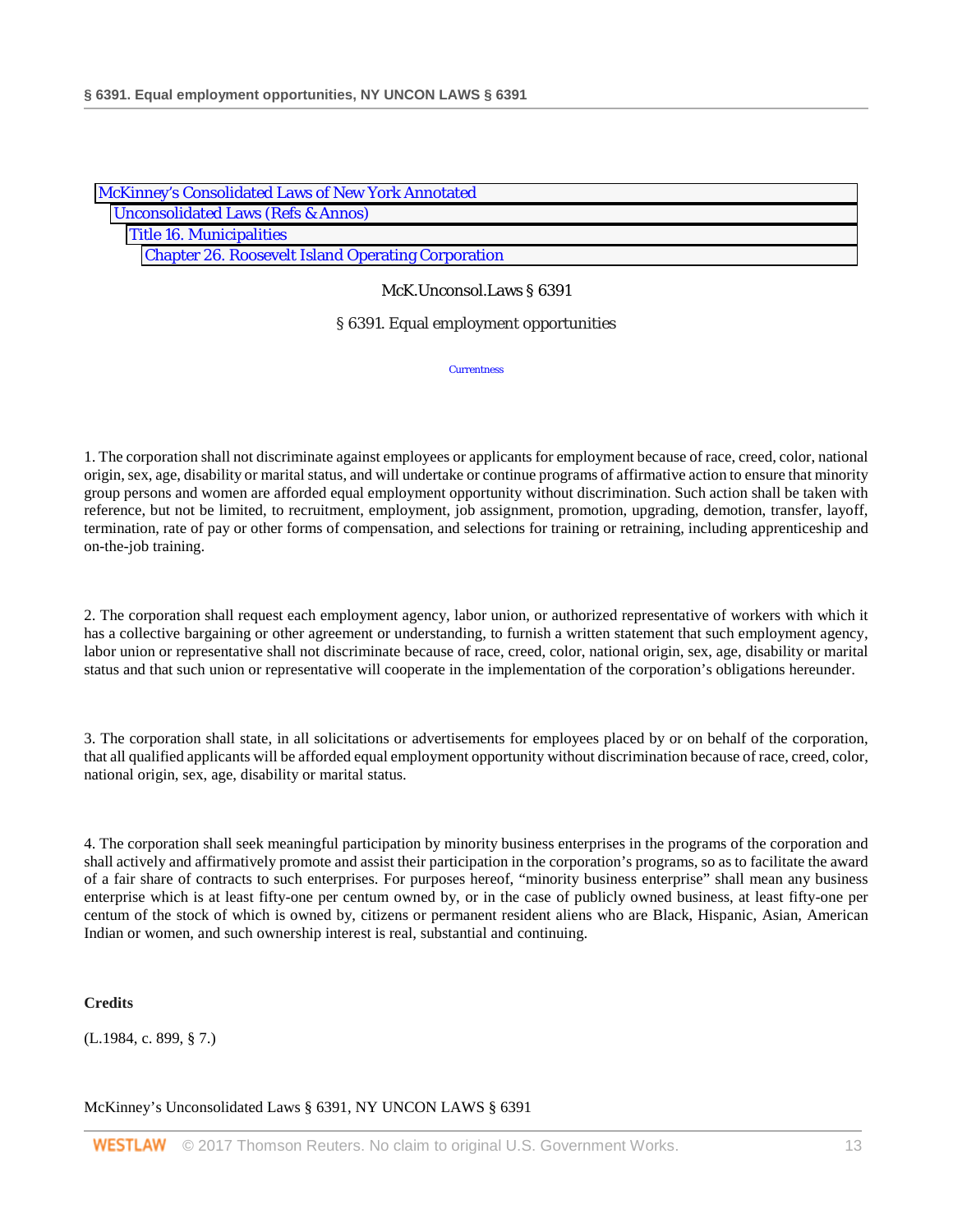# Current through L.2017, chapters 1 to 407.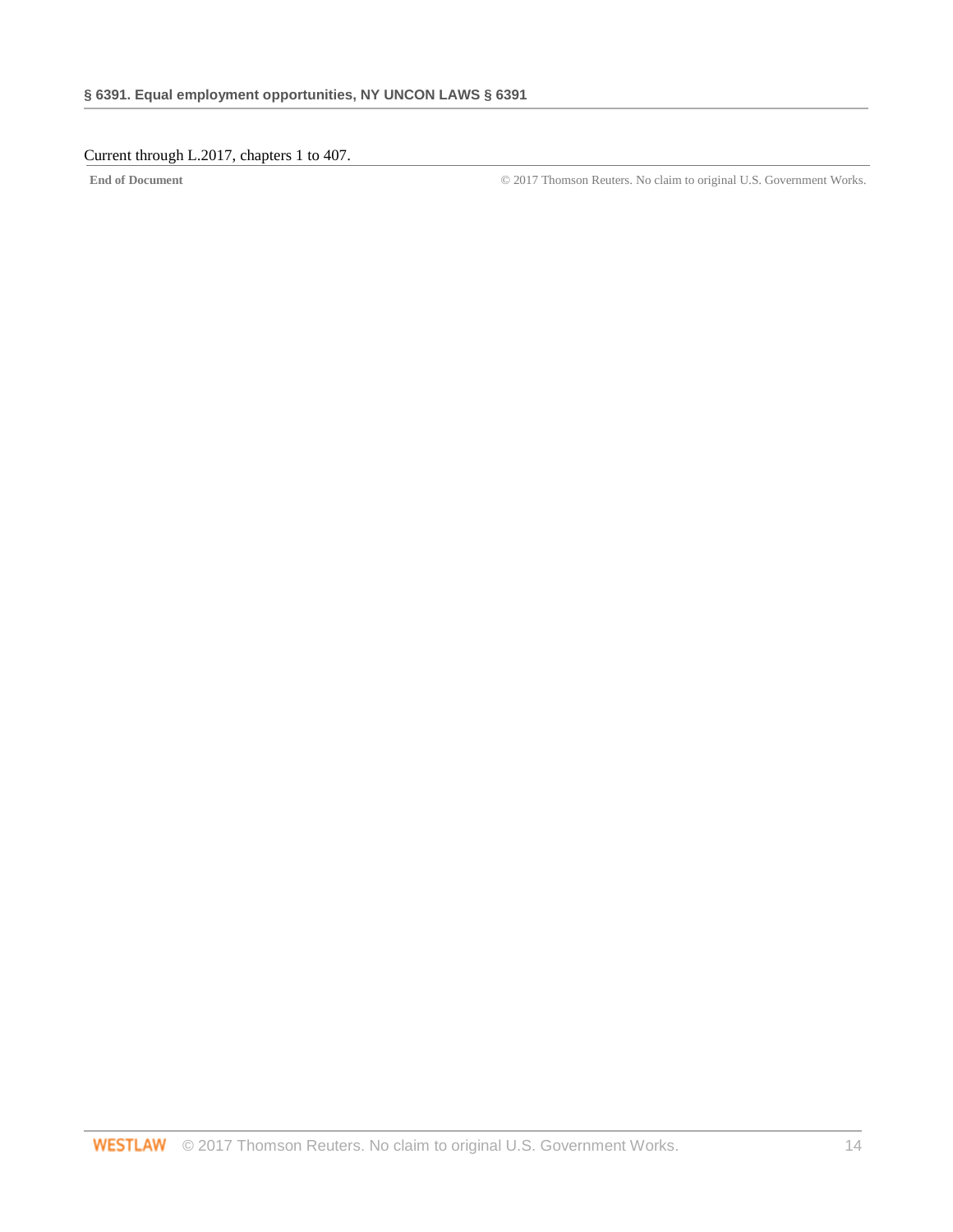| <b>McKinney's Consolidated Laws of New York Annotated</b> |  |
|-----------------------------------------------------------|--|
| <b>Unconsolidated Laws (Refs &amp; Annos)</b>             |  |
| <b>Title 16. Municipalities</b>                           |  |
| <b>Chapter 26. Roosevelt Island Operating Corporation</b> |  |

§ 6392. Indemnification; notice of claim

**Currentness** 

a. 1. The state shall indemnify and hold harmless the corporation, urban development corporation and safe affordable housing for everyone, inc., and pursuant to [section seventeen of the public officers law,](http://www.westlaw.com/Link/Document/FullText?findType=L&pubNum=1000124&cite=NYPOS17&originatingDoc=N21C0E6C088C311D8A8ACD145B11214D7&refType=LQ&originationContext=document&vr=3.0&rs=cblt1.0&transitionType=DocumentItem&contextData=(sc.Search)) their respective officers, directors and employees, from and against any and all liability, claim, loss, damage, suit or judgment and any and all costs and expenses (including, but not limited to, counsel fees and disbursements) that such corporations or their officers, directors or employees may suffer or incur, whether before or after the date hereof, as a result of either (a) the development, management or operation of Roosevelt Island or (b) the performance or non-performance by the division of any of its obligations or duties with respect to Roosevelt Island. All of the provisions of [section seventeen of the public officers law](http://www.westlaw.com/Link/Document/FullText?findType=L&pubNum=1000124&cite=NYPOS17&originatingDoc=N21C0E6C088C311D8A8ACD145B11214D7&refType=LQ&originationContext=document&vr=3.0&rs=cblt1.0&transitionType=DocumentItem&contextData=(sc.Search)) which are not inconsistent with this section shall apply to the officers, directors, and employees of such corporations, including the provisions relating to the defense by the attorney general or private counsel of any civil action and the payment of legal costs incurred in connection with the defense of any such action. Any member, officer or employee of such corporations seeking to be saved harmless or indemnified or to claim any other benefits available pursuant to this section or [section seventeen of the public officers law](http://www.westlaw.com/Link/Document/FullText?findType=L&pubNum=1000124&cite=NYPOS17&originatingDoc=N21C0E6C088C311D8A8ACD145B11214D7&refType=LQ&originationContext=document&vr=3.0&rs=cblt1.0&transitionType=DocumentItem&contextData=(sc.Search)) shall comply with the procedural requirements of such [section seventeen.](http://www.westlaw.com/Link/Document/FullText?findType=L&pubNum=1000124&cite=NYPOS17&originatingDoc=N21C0E6C088C311D8A8ACD145B11214D7&refType=LQ&originationContext=document&vr=3.0&rs=cblt1.0&transitionType=DocumentItem&contextData=(sc.Search)) As used in this section the terms "member", "officer" and "employee" shall include a former member, officer or employee, his estate or judicially appointed personal representative.

2. A notice of claim, served in accordance with the provisions o[f section fifty-e of the general municipal law,](http://www.westlaw.com/Link/Document/FullText?findType=L&pubNum=1000086&cite=NYGMS50-E&originatingDoc=N21C0E6C088C311D8A8ACD145B11214D7&refType=LQ&originationContext=document&vr=3.0&rs=cblt1.0&transitionType=DocumentItem&contextData=(sc.Search)) shall be a condition precedent to the commencement of an action against the corporation, its officers, directors and employees. No such action shall be commenced more than one year after it has accrued, except that an action against the corporation for wrongful death shall be commenced within the notice of claim and time limitation provisions of title eleven of article nine of the public authorities law.

b. 1. Notwithstanding the provisions of [section one hundred thirteen of the retirement and social security law](http://www.westlaw.com/Link/Document/FullText?findType=L&pubNum=1000133&cite=NYRSS113&originatingDoc=N21C0E6C088C311D8A8ACD145B11214D7&refType=LQ&originationContext=document&vr=3.0&rs=cblt1.0&transitionType=DocumentItem&contextData=(sc.Search)) and any other general, special or local law, the Roosevelt Island operating corporation shall provide to persons employed by the Roosevelt Island operating corporation any retirement, disability, death or other benefits provided or required pursuant to any agreement with a labor union of which its employees are members, and the Roosevelt Island operating corporation is hereby authorized to retroactively or in the future make such contributions as may be necessary to provide such benefits.

2. For purposes of the retirement and social security law, persons employed by the Roosevelt Island operating corporation and to whom the Roosevelt Island operating corporation provides any retirement, disability, death and other benefits required pursuant to any agreement with a labor union of which its employees are members, shall be deemed not to be employees of the Roosevelt Island operating corporation. Such other persons who are employees of the Roosevelt Island operating corporation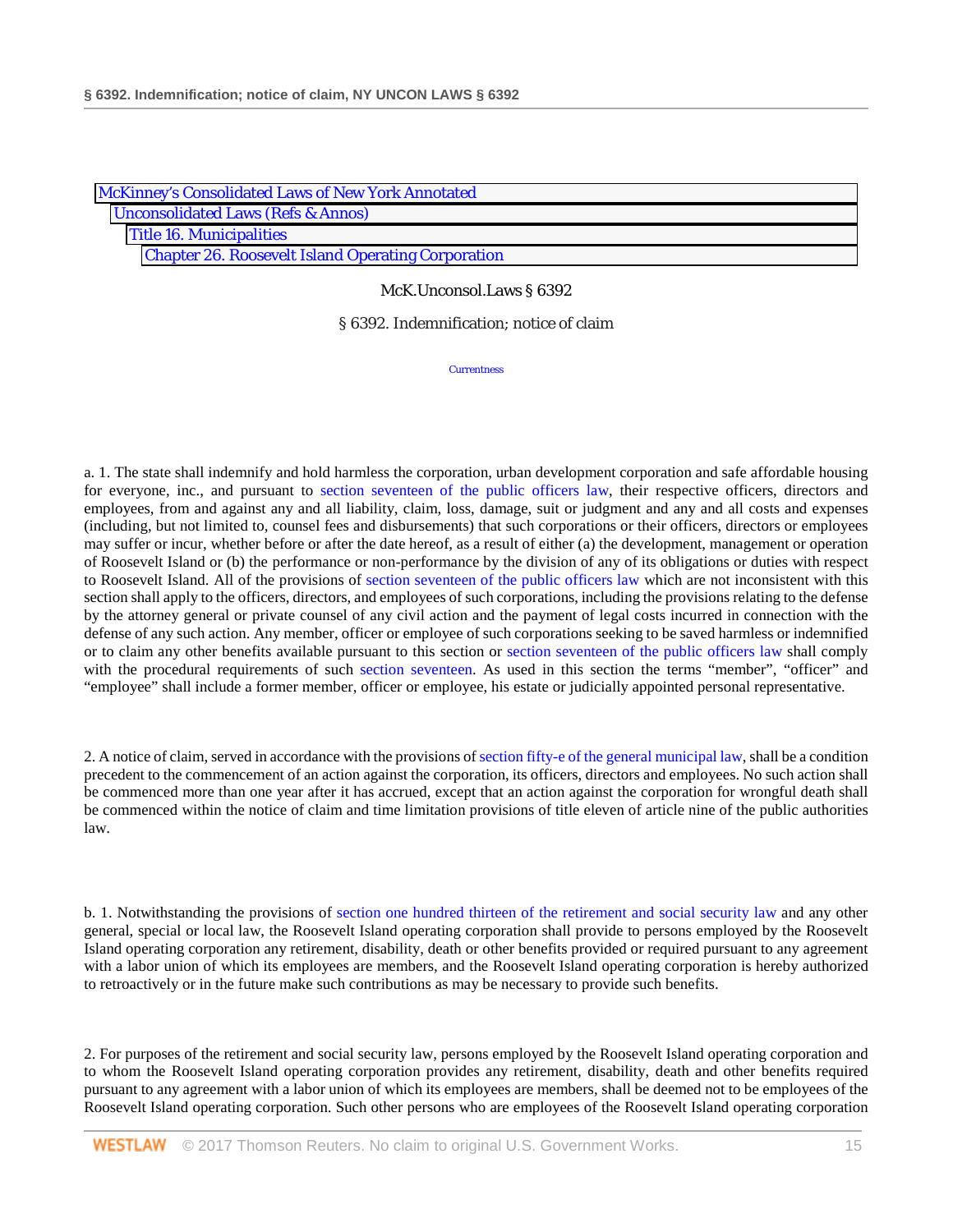as of the effective date of this act shall be eligible to receive credit under the retirement and social security law for previous service with the entities (or where applicable, their subsidiaries) made subject to [section seventeen of the public officers law](http://www.westlaw.com/Link/Document/FullText?findType=L&pubNum=1000124&cite=NYPOS17&originatingDoc=N21C0E6C088C311D8A8ACD145B11214D7&refType=LQ&originationContext=document&vr=3.0&rs=cblt1.0&transitionType=DocumentItem&contextData=(sc.Search)) by subdivision a of this section.

## **Credits**

(L.1984, c. 899, § 8. Amended [L.1988, c. 770, § 1;](http://www.westlaw.com/Link/Document/FullText?findType=l&pubNum=1077005&cite=UUID(ID2CCDAC9AD-C746A985F09-68C62C88D17)&originatingDoc=N21C0E6C088C311D8A8ACD145B11214D7&refType=SL&originationContext=document&vr=3.0&rs=cblt1.0&transitionType=DocumentItem&contextData=(sc.Search)) [L.1990, c. 804, § 121.](http://www.westlaw.com/Link/Document/FullText?findType=l&pubNum=1077005&cite=UUID(IF12AD3D4BA-8A4E7DAE0A5-E1AAEF9876A)&originatingDoc=N21C0E6C088C311D8A8ACD145B11214D7&refType=SL&originationContext=document&vr=3.0&rs=cblt1.0&transitionType=DocumentItem&contextData=(sc.Search)))

McKinney's Unconsolidated Laws § 6392, NY UNCON LAWS § 6392 Current through L.2017, chapters 1 to 407.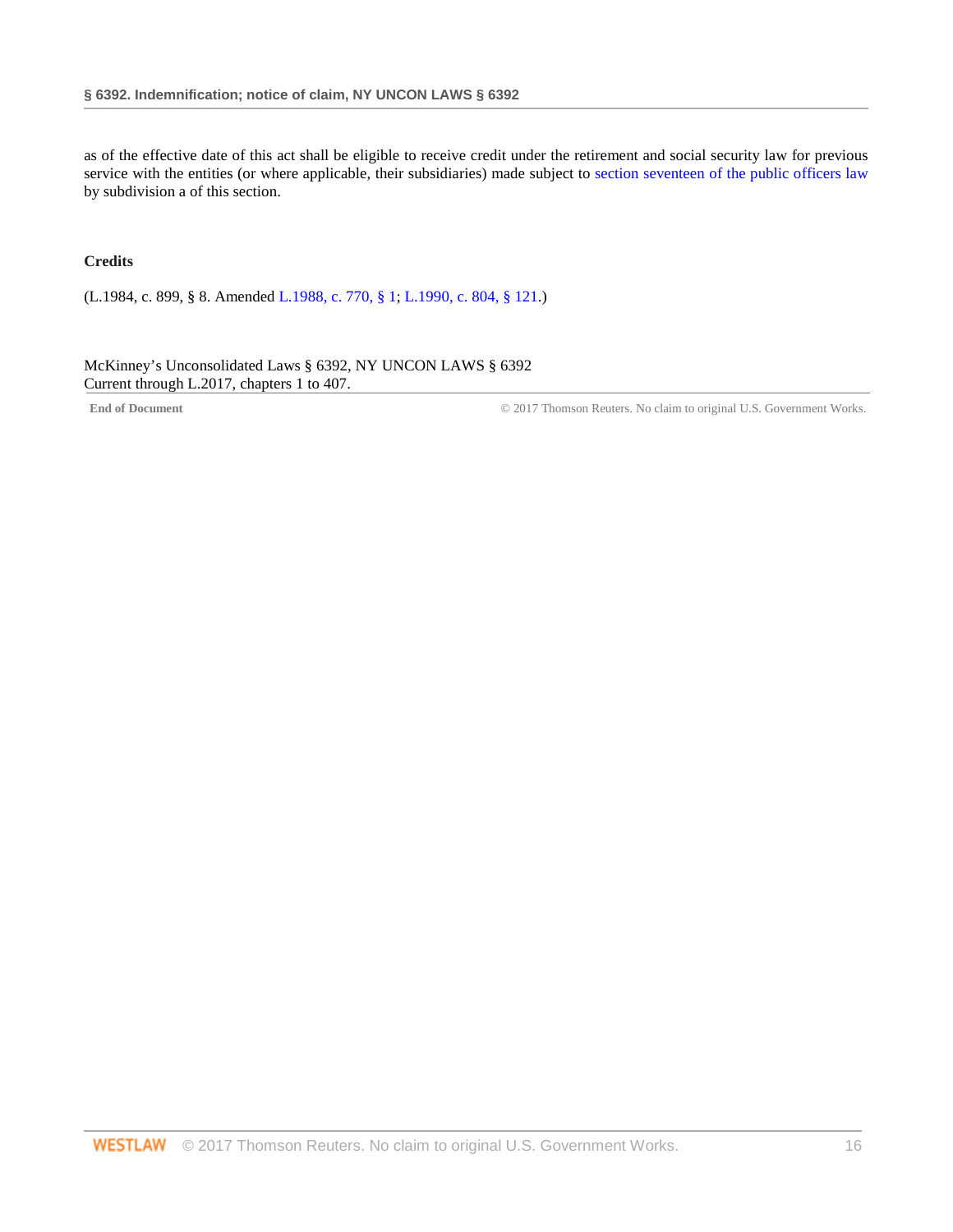| <b>McKinney's Consolidated Laws of New York Annotated</b> |  |
|-----------------------------------------------------------|--|
| <b>Unconsolidated Laws (Refs &amp; Annos)</b>             |  |
| <b>Title 16. Municipalities</b>                           |  |
| <b>Chapter 26. Roosevelt Island Operating Corporation</b> |  |

### § 6393. Annual budget and report

**Currentness** 

1. On or before September fifteenth, nineteen hundred eighty-four and on each September fifteenth thereafter, the chairman of the corporation shall make and deliver to the director of the budget for his review a proposed budget for the operation of the corporation for the next fiscal year of the state. The chairman of the corporation shall also deliver a copy of such budget to the chairman of the senate finance committee and the chairman of the assembly ways and means committee at the same time that the budget is delivered to the director of the budget. The budget shall include the total amount needed for corporate purposes, including the funds required by the corporation for operation of Roosevelt Island facilities and improvements, the source of all funds that the corporation expects to receive and such other information as the director of the budget shall require. The governor shall recommend in his annual budget such appropriations to the corporation for its operations as he deems necessary.

2. The corporation shall submit to the director of the budget, chairman of the senate finance committee and chairman of the assembly ways and means committee, within ninety days after the end of its fiscal year, a complete and detailed report setting forth (a) its operations and accomplishments, and (b) its receipts and expenditures during such fiscal year in accordance with categories and classifications established by the corporation, with the approval of the director of the budget, for its operating and capital outlay purposes.

# **Credits**

(L.1984, c. 899, § 9.)

McKinney's Unconsolidated Laws § 6393, NY UNCON LAWS § 6393 Current through L.2017, chapters 1 to 407.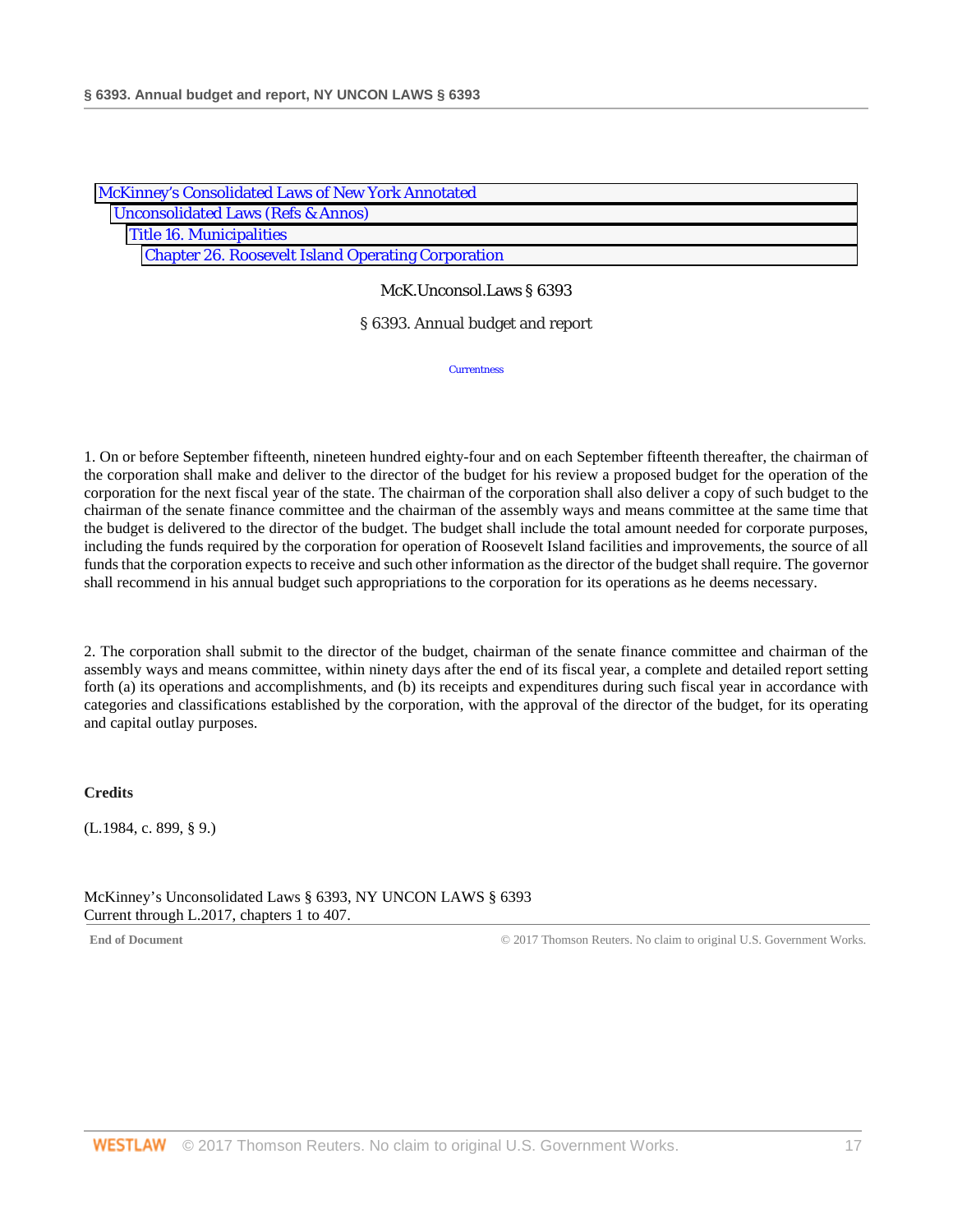| McKinney's Consolidated Laws of New York Annotated        |  |
|-----------------------------------------------------------|--|
| <b>Unconsolidated Laws (Refs &amp; Annos)</b>             |  |
| <b>Title 16. Municipalities</b>                           |  |
| <b>Chapter 26. Roosevelt Island Operating Corporation</b> |  |

§ 6394. Future management study

**Currentness** 

The corporation shall also study the future operation and management of Roosevelt Island. Such study shall be completed by December thirty-first, nineteen hundred eighty-five.

**Credits**

(L.1984, c. 899, § 10.)

McKinney's Unconsolidated Laws § 6394, NY UNCON LAWS § 6394 Current through L.2017, chapters 1 to 407.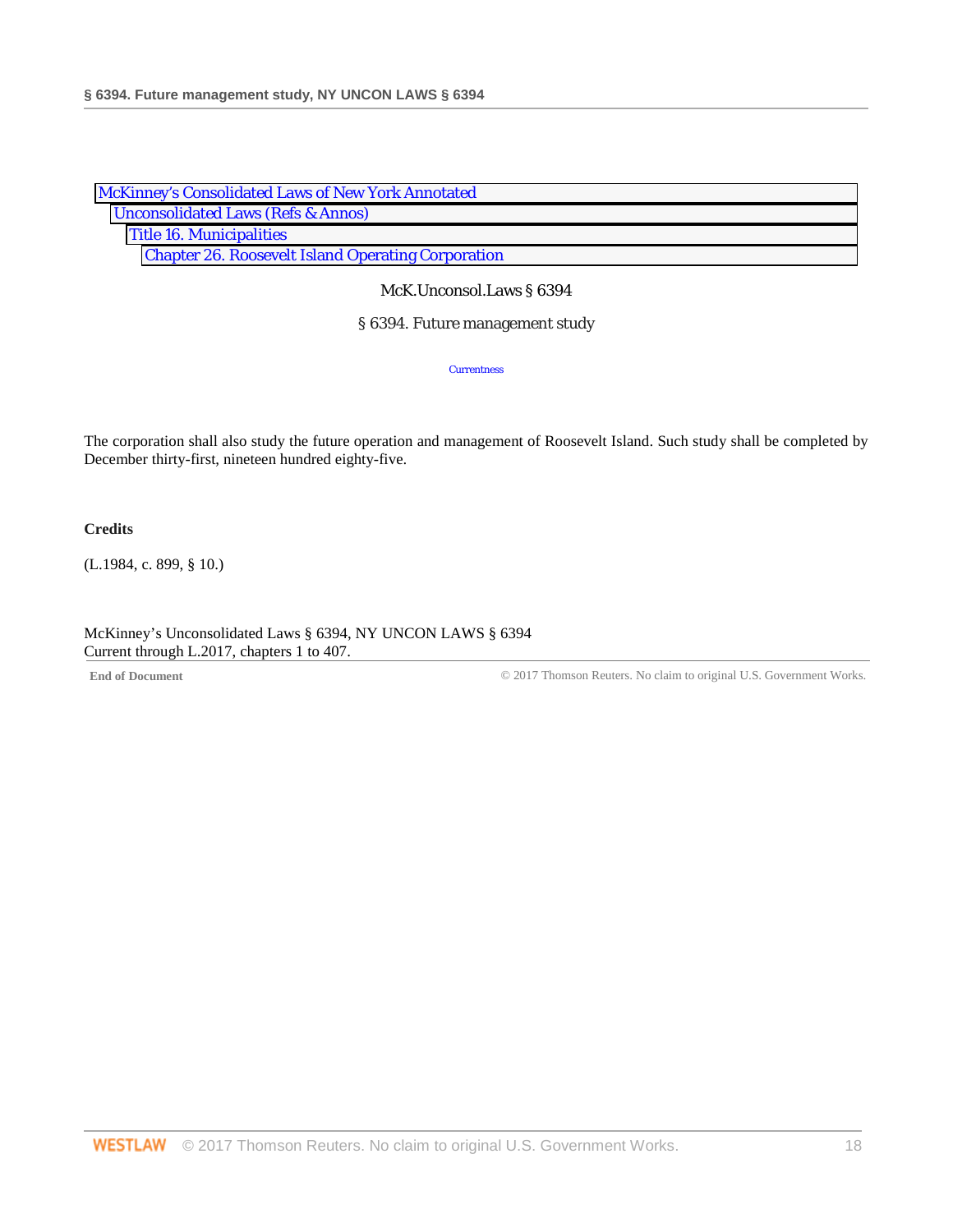| McKinney's Consolidated Laws of New York Annotated        |  |
|-----------------------------------------------------------|--|
| <b>Unconsolidated Laws (Refs &amp; Annos)</b>             |  |
| <b>Title 16. Municipalities</b>                           |  |
| <b>Chapter 26. Roosevelt Island Operating Corporation</b> |  |

McK.Unconsol.Laws § 6394-a

#### § 6394-a. Open space development prohibited

#### Effective: September 6, 2002

**Currentness** 

Notwithstanding any other provision of this act, or any other law to the contrary, on or after the effective date of this section, no further development or construction for other than park purposes shall be permitted on any real property which is identified as open space areas in the general development plan as amended May 10, 1990 and approved by the board of estimate of the city of New York on August 17, 1990 and referred to in the lease defined in [subdivision six of section two](http://www.westlaw.com/Link/Document/FullText?findType=L&pubNum=1000161&cite=NYULS2&originatingDoc=N24585A8088C311D8A8ACD145B11214D7&refType=LQ&originationContext=document&vr=3.0&rs=cblt1.0&transitionType=DocumentItem&contextData=(sc.Search)) of this act, and on such real property shall remain open space areas for the duration of the lease unless such development or construction includes the reconstruction, restoration, rehabilitation or preservation of the historic landmarks located in such open space areas and furthers the use of the areas surrounding the historic landmarks as open space areas. Open space areas, as used in this section shall be limited to Lighthouse park, Octagon park, Blackwell park, and South Point park.

### **Credits**

(L.1984, c. 899, § 10-a, added [L.2002, c. 493, § 1, eff. Sept. 6, 2002.](http://www.westlaw.com/Link/Document/FullText?findType=l&pubNum=1077005&cite=UUID(I380BFFE163-834FE2AE245-57E3666CE14)&originatingDoc=N24585A8088C311D8A8ACD145B11214D7&refType=SL&originationContext=document&vr=3.0&rs=cblt1.0&transitionType=DocumentItem&contextData=(sc.Search)))

McKinney's Unconsolidated Laws § 6394-a, NY UNCON LAWS § 6394-a Current through L.2017, chapters 1 to 407.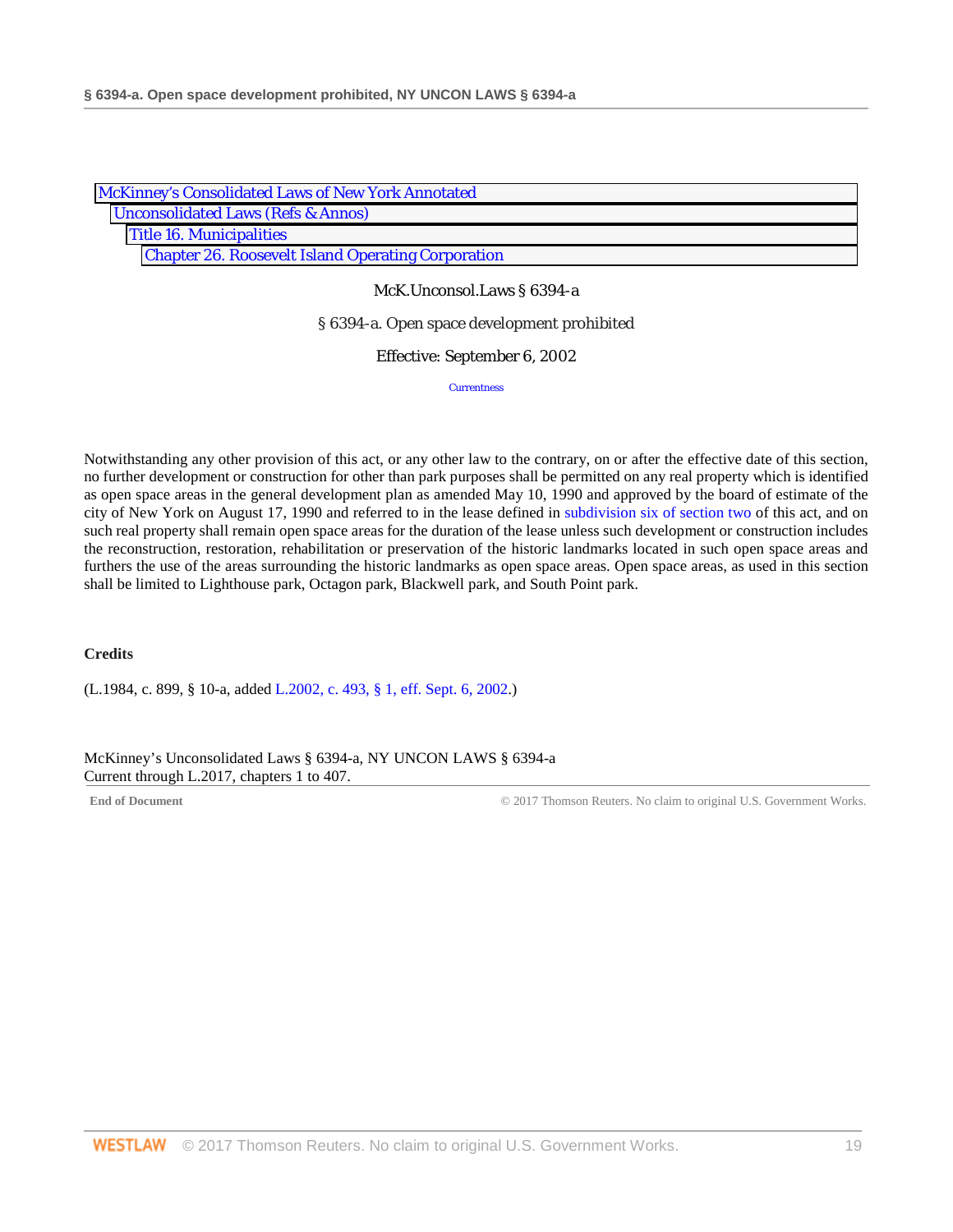| McKinney's Consolidated Laws of New York Annotated        |  |
|-----------------------------------------------------------|--|
| <b>Unconsolidated Laws (Refs &amp; Annos)</b>             |  |
| <b>Title 16. Municipalities</b>                           |  |
| <b>Chapter 26. Roosevelt Island Operating Corporation</b> |  |

§ 6395. Liability for corporate obligations; tax exemption

**Currentness** 

1. The obligations of the corporation shall not be debts of the state, and the state shall not be liable thereon, and such obligations shall not be payable out of any funds other than those of the corporation.

2. It is hereby found, determined and declared that the creation of the corporation and the carrying out of its purposes is in all respects for the benefit of the people of the state and is a public purpose, and that the corporation will be performing an essential governmental function in the exercise of the powers conferred upon it by this act.<sup>1</sup> The corporation and its operations, property and moneys shall be free and exempt from taxation of every kind by the city and the state and any subdivision thereof. Except as hereinabove provided and except as may otherwise specifically be provided, nothing contained in this act shall confer exemption from any tax, assessment or fee upon any person, firm, corporation or other entity, or upon the obligations of any of them.

# **Credits**

(L.1984, c. 899, § 11.)

### Footnotes

1

This chapter.

McKinney's Unconsolidated Laws § 6395, NY UNCON LAWS § 6395 Current through L.2017, chapters 1 to 407.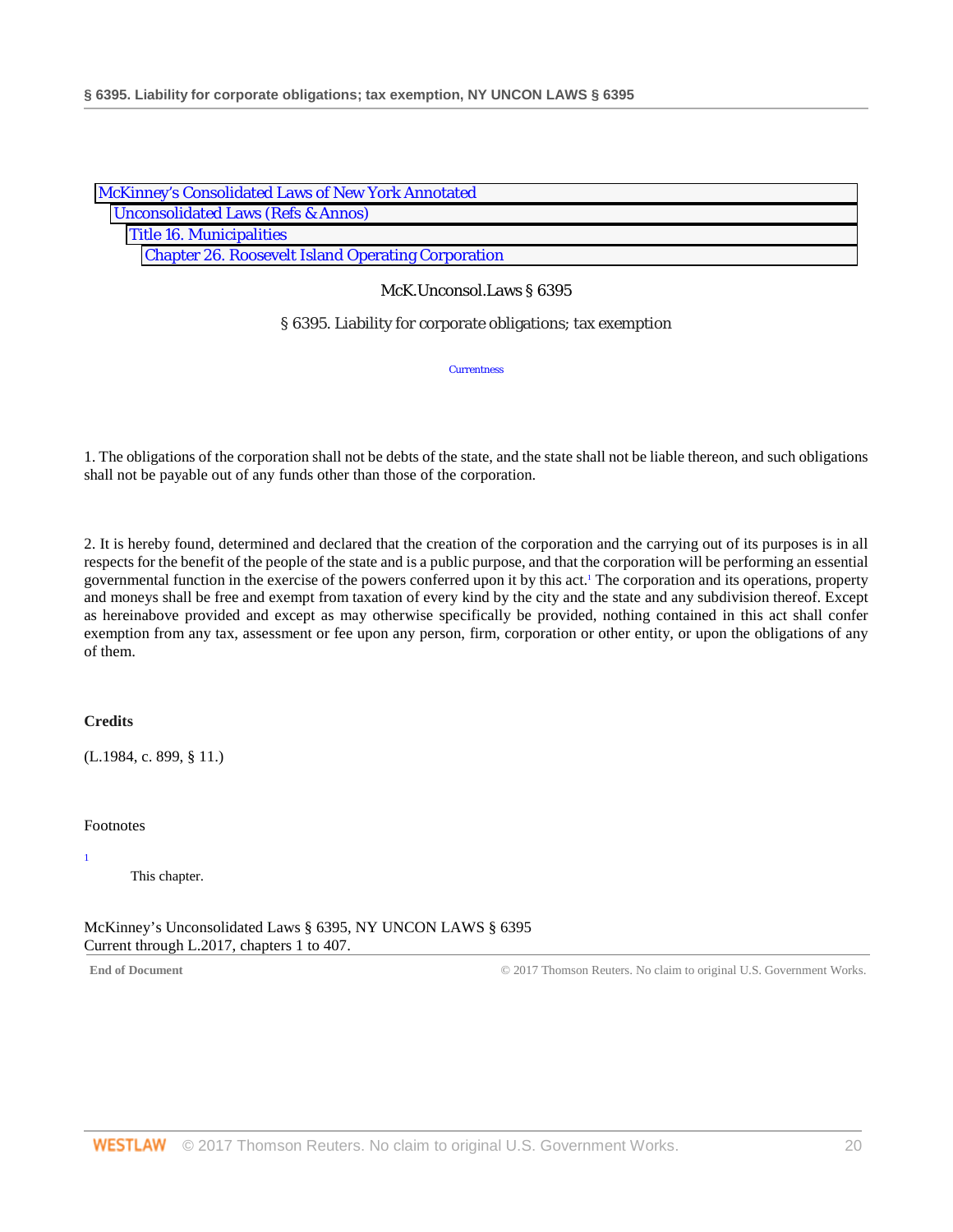| <b>McKinney's Consolidated Laws of New York Annotated</b> |
|-----------------------------------------------------------|
| <b>Unconsolidated Laws (Refs &amp; Annos)</b>             |
| <b>Title 16. Municipalities</b>                           |
| <b>Chapter 26. Roosevelt Island Operating Corporation</b> |

### § 6396. Division of Housing and Community Renewal; assistance and services

**Currentness** 

The corporation may from time to time request the division to perform such services and render such technical assistance to the corporation with respect to the development, management or operation of Roosevelt Island as the corporation deems necessary or convenient and may provide for the reimbursement to the division by the corporation of the reasonable cost of such services. The division is hereby authorized to perform such services and render such technical assistance as may be agreed upon between the division and the corporation pursuant to this section. In addition, the commissioner is hereby authorized to represent the corporation in any negotiations with the city concerning amendments or supplements to or reformations of the lease and tramway franchise as contemplated by [section six](http://www.westlaw.com/Link/Document/FullText?findType=L&pubNum=1000161&cite=NYULS6&originatingDoc=N2A61756088C311D8A8ACD145B11214D7&refType=LQ&originationContext=document&vr=3.0&rs=cblt1.0&transitionType=DocumentItem&contextData=(sc.Search)) of this act.<sup>1</sup>

**Credits**

(L.1984, c. 899, § 12.)

### Footnotes

1

[McK. Unconsol. Laws § 6390.](http://www.westlaw.com/Link/Document/FullText?findType=L&pubNum=1000161&cite=NYULS6390&originatingDoc=N2A61756088C311D8A8ACD145B11214D7&refType=LQ&originationContext=document&vr=3.0&rs=cblt1.0&transitionType=DocumentItem&contextData=(sc.Search))

McKinney's Unconsolidated Laws § 6396, NY UNCON LAWS § 6396 Current through L.2017, chapters 1 to 407.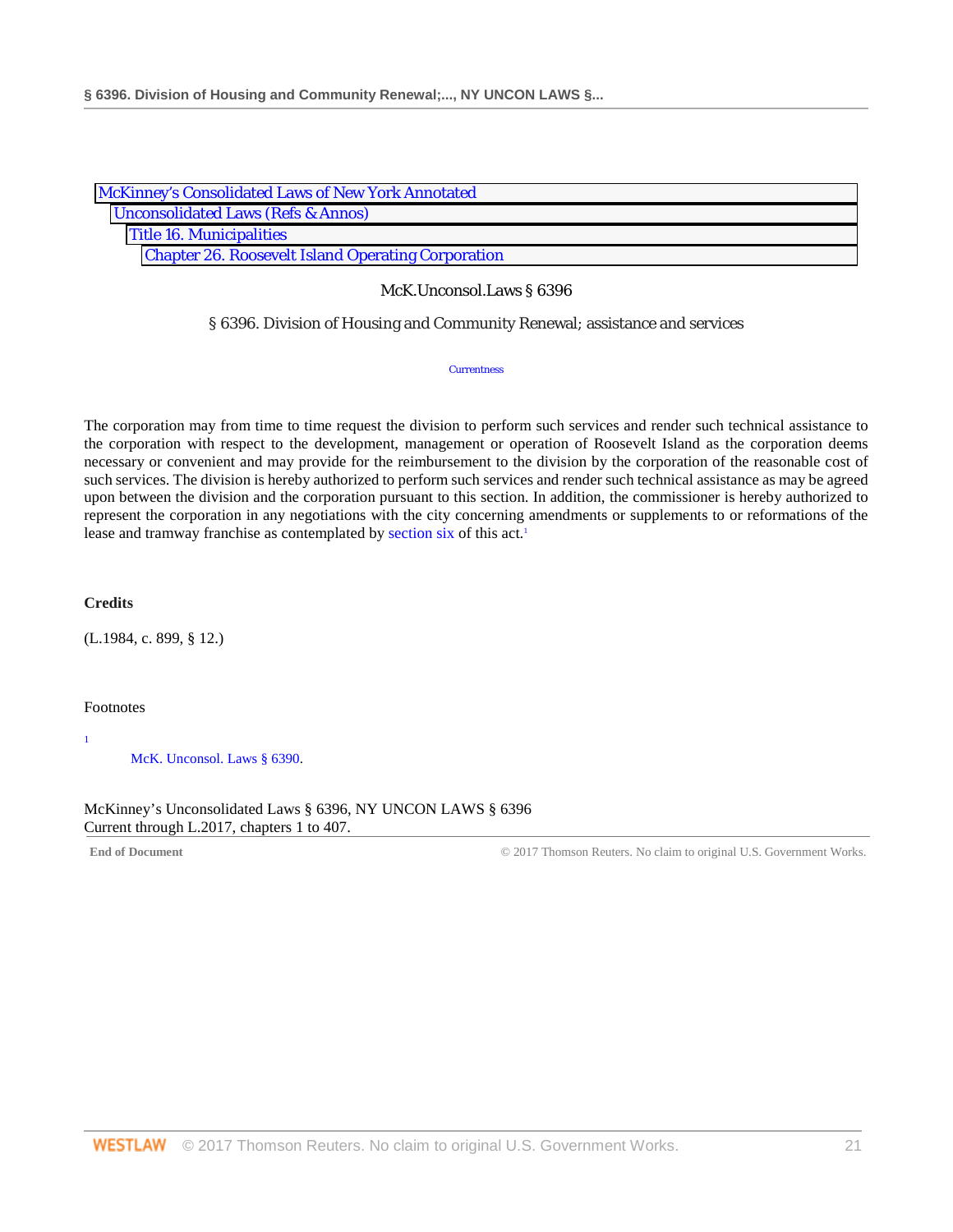| McKinney's Consolidated Laws of New York Annotated        |
|-----------------------------------------------------------|
| <b>Unconsolidated Laws (Refs &amp; Annos)</b>             |
| <b>Title 16. Municipalities</b>                           |
| <b>Chapter 26. Roosevelt Island Operating Corporation</b> |

#### § 6397. Operation of motor vehicles

**Currentness** 

In addition to any other power conferred upon it by this act,<sup>1</sup> the corporation is hereby authorized to prescribe rules and regulations governing the operation (including the parking, standing or stopping) of vehicles on Roosevelt Island; provided however, that such rules and regulations shall not restrict access to any city facilities situated on Roosevelt Island nor unreasonably restrict parking by city of New York employees, their visitors and invitees. The violation of such rules or regulations shall be an offense punishable upon a first conviction thereof by a fine of not more than fifty dollars, upon a second within a period of eighteen months by a fine of not more than one hundred fifty dollars, and upon a third or subsequent conviction thereof within a period of eighteen months by a fine of not more than one hundred fifty dollars, or by imprisonment for not more than thirty days, or by both such fine and such imprisonment. For purposes of enforcement and administration of such rules and regulations, including but not limited to conferring jurisdiction with respect thereto upon the applicable courts and administrative tribunals, all provisions of law relating to, and rules or regulations of, the New York city department of transportation not inconsistent with this act shall be applicable.

#### **Credits**

(L.1984, c. 899, § 13.)

### Footnotes

This chapter.

McKinney's Unconsolidated Laws § 6397, NY UNCON LAWS § 6397 Current through L.2017, chapters 1 to 407.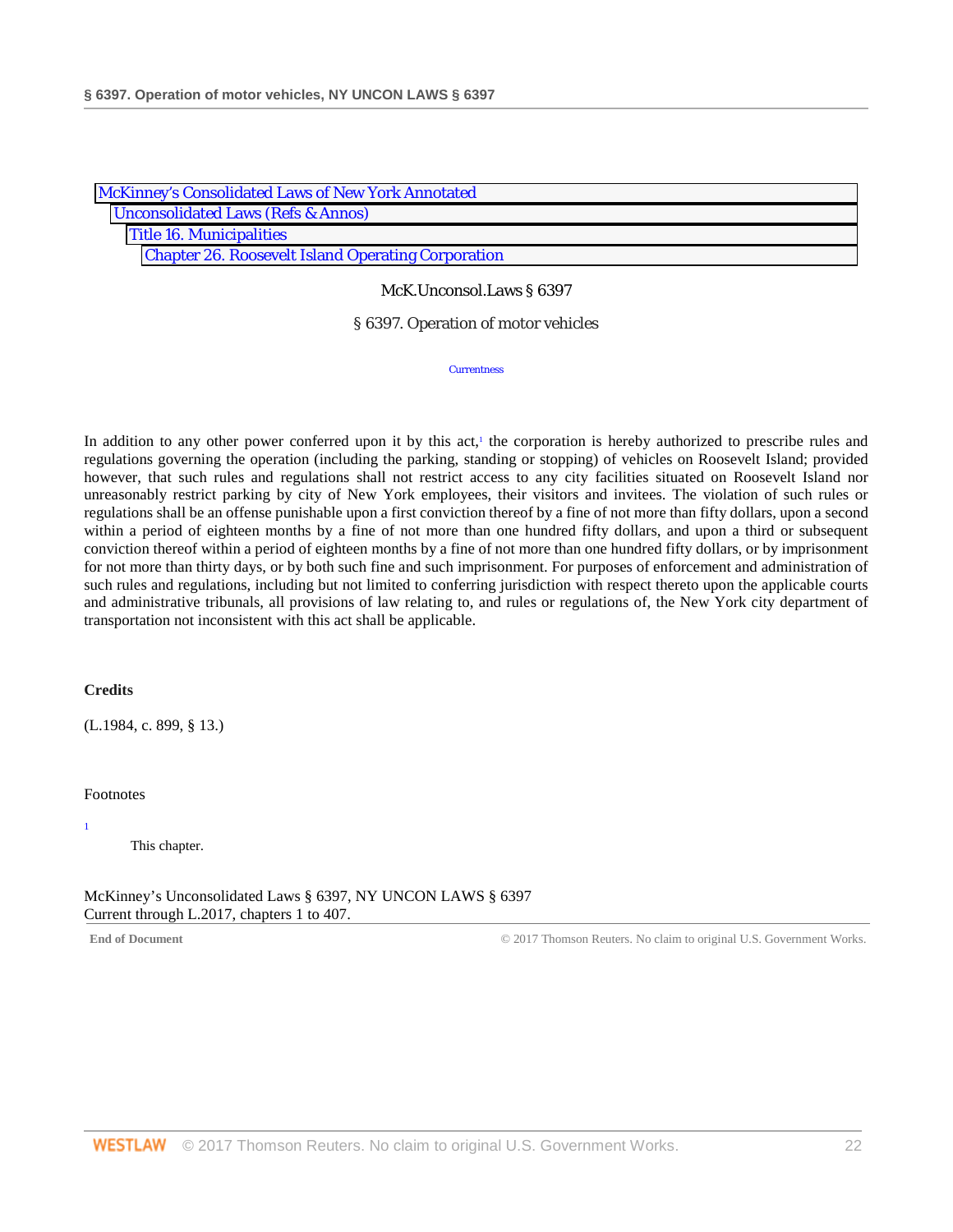| McKinney's Consolidated Laws of New York Annotated        |  |
|-----------------------------------------------------------|--|
| <b>Unconsolidated Laws (Refs &amp; Annos)</b>             |  |
| <b>Title 16. Municipalities</b>                           |  |
| <b>Chapter 26. Roosevelt Island Operating Corporation</b> |  |

## § 6398. Separability of provisions

**Currentness** 

If any section, clause or provision of this act<sup>1</sup> or the application thereof shall be adjudged invalid, such judgment shall not affect or invalidate any other section, clause or provision of this act.

## **Credits**

(L.1984, c. 899, § 14.)

### Footnotes

1

This chapter.

McKinney's Unconsolidated Laws § 6398, NY UNCON LAWS § 6398 Current through L.2017, chapters 1 to 407.